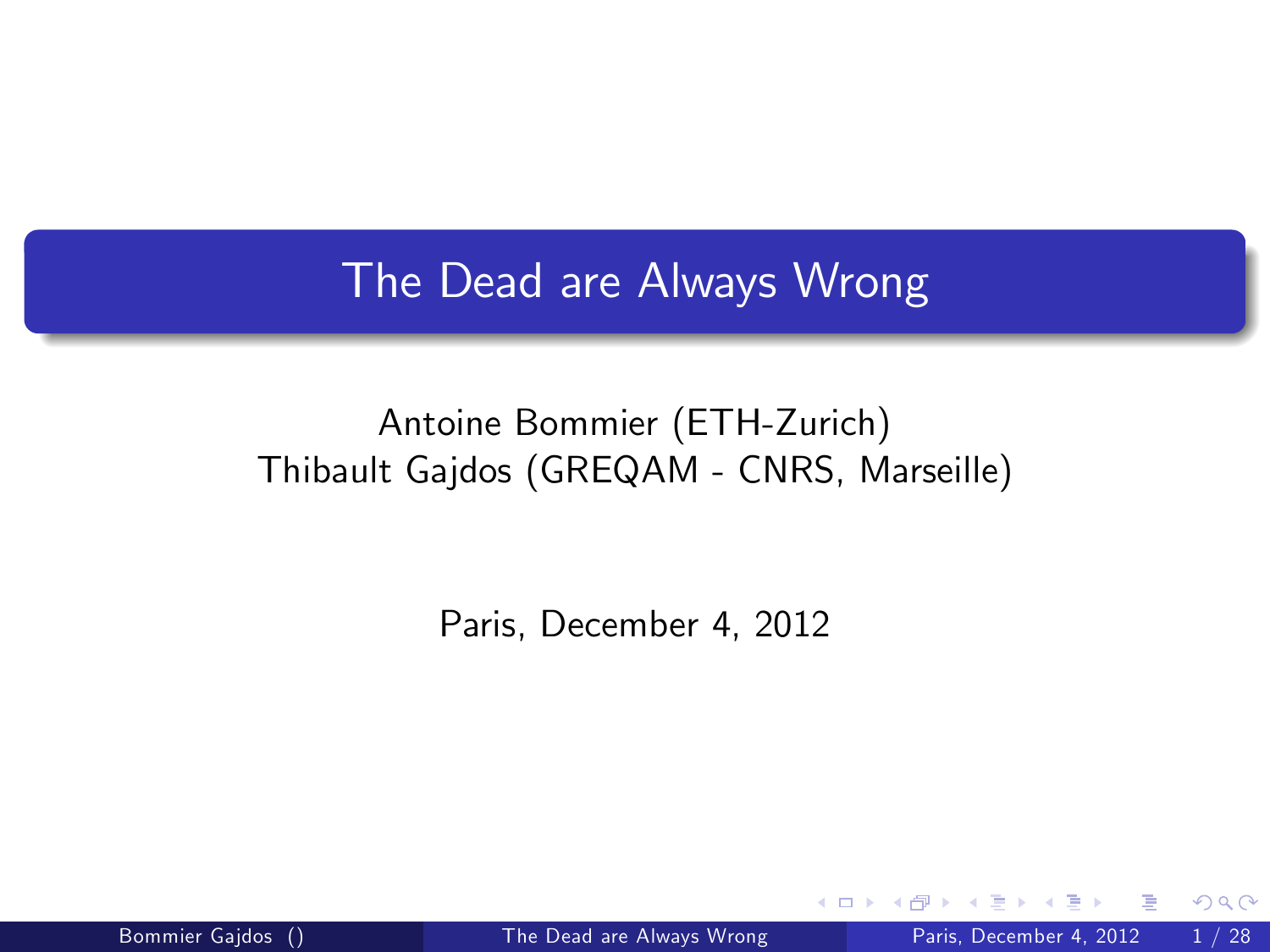**•** Motivation

**•** Theory

**•** Application

 $\sim$ 

**← ロ ▶ → イ 同** 

重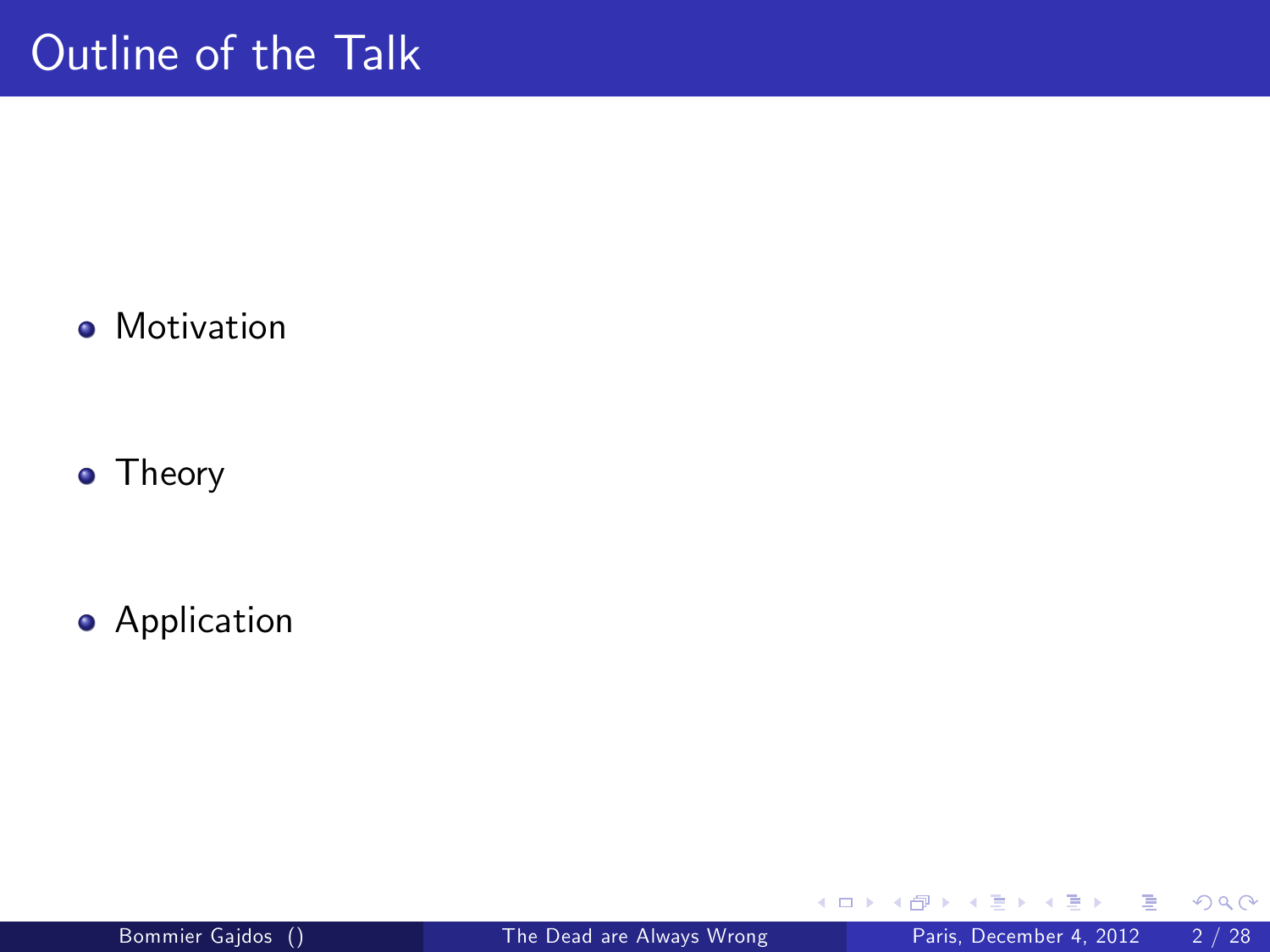Economics literature abounds of statements indicating that agents are too impatient -or do not save enough.

Some nice old citations:

Böhm-Bawerk (1891): "We systematically underestimate future wants, and the goods which are to satisfy them. Of the fact itself there can be no doubt; but, of course, in particular nations, at various stages of life, in different individuals, the phenomenon makes its appearance in very varying degree. We find it most frankly expressed in children and savages."

Fisher (1930): "In the case of primitive races, children, and other uninstructed groups in society, the future is seldom considered in its true proportions."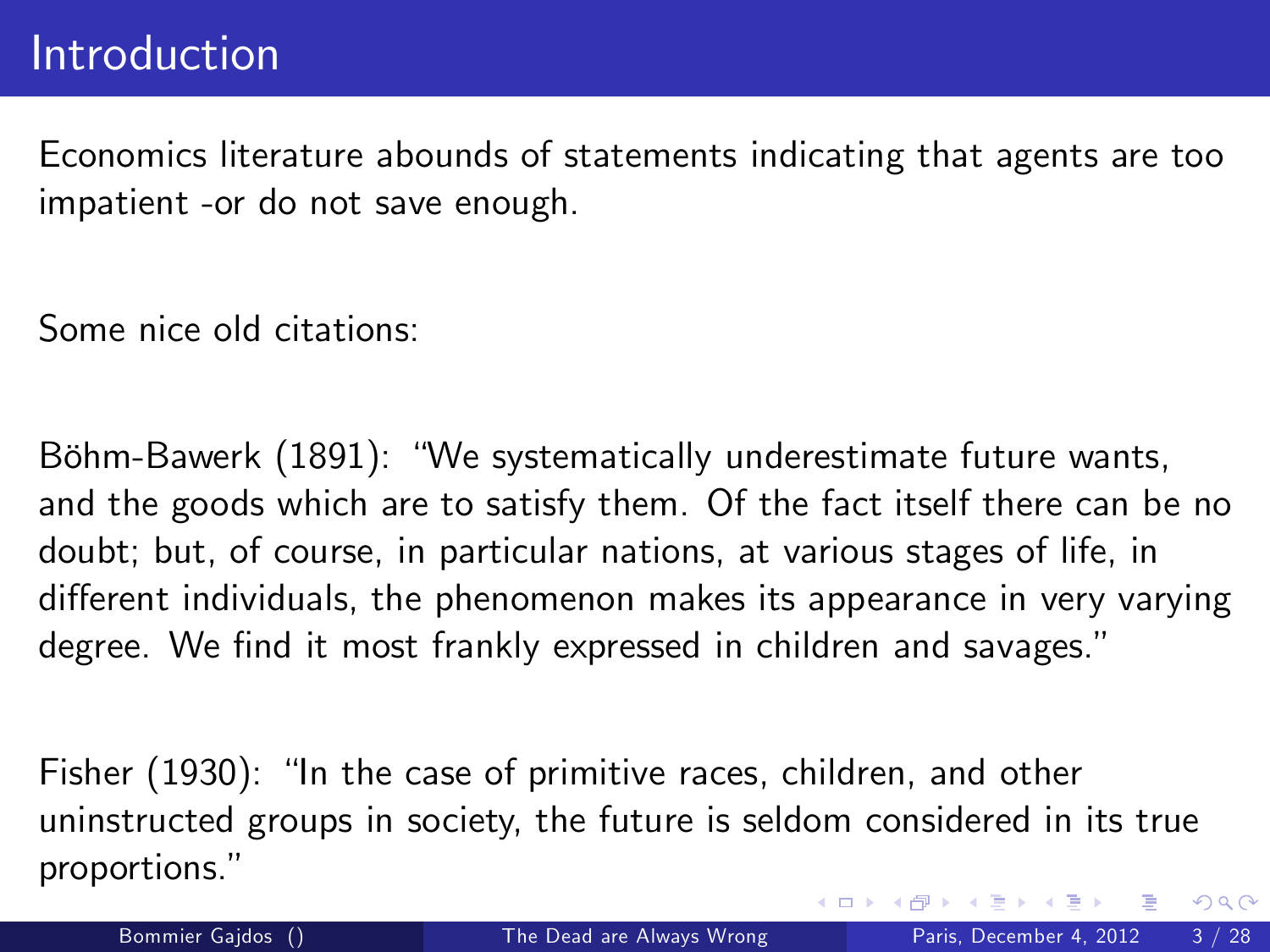For more recent work, on can read Laibson (1996) "Hyperbolic Discount Functions, **Undersavings** and saving policy"

It has now become a "stylized fact" that people "undersave".

As a "natural consequence", researchers and policymakers should help them to save more.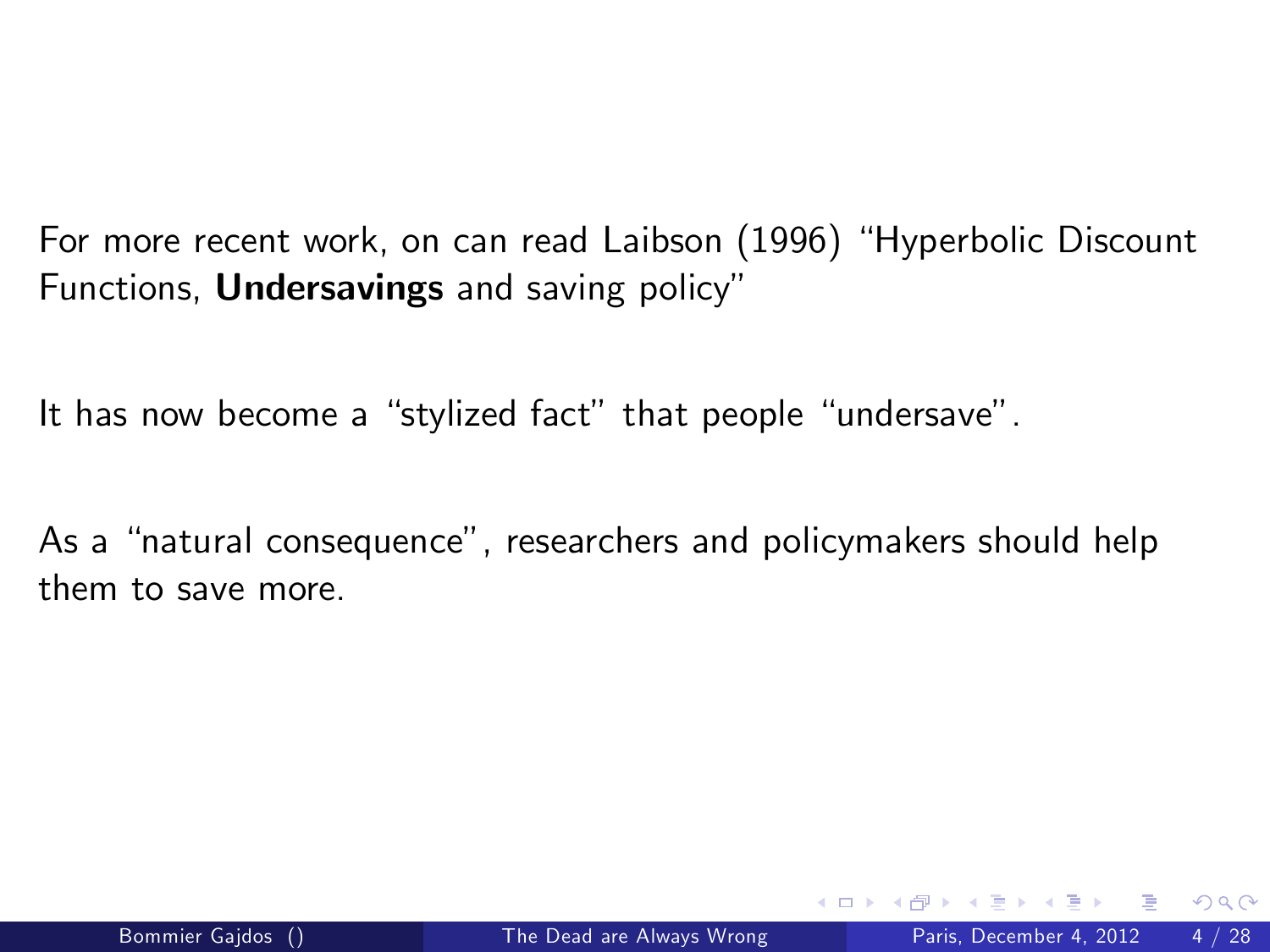# Twin citations

### Duflo, Gale, Liebman, Orzag, Saez (QJE, 2006)

ìMany low- and middle-income American families save little for retirement or for other purposes. Families with income below \$40,000 are unlikely to participate in employer-provided pensions or Individual Retirement Arrangements (IRAs) and in 2001 had just \$2,200 in median net financial wealth outside of retirement accounts. Researchers and policy-makers have long considered ways to raise saving among these families."

#### Duflo, Gale, Liebman, Orzag, Saez (JEEA, 2007)

ìA signiÖcant share of low- and middle-income American families appear to be saving little, either for retirement or for any other purpose. Families with incomes below \$40,000 have low rates of coverage under employer-provided pensions, are extremely unlikely to contribute to individual retirement accounts (IRAs), and in 2001 had median net financial wealth outside of retirement accounts of just \$2,200. Researchers and policymakers have long considered ways to raise saving among these families."  $QQ$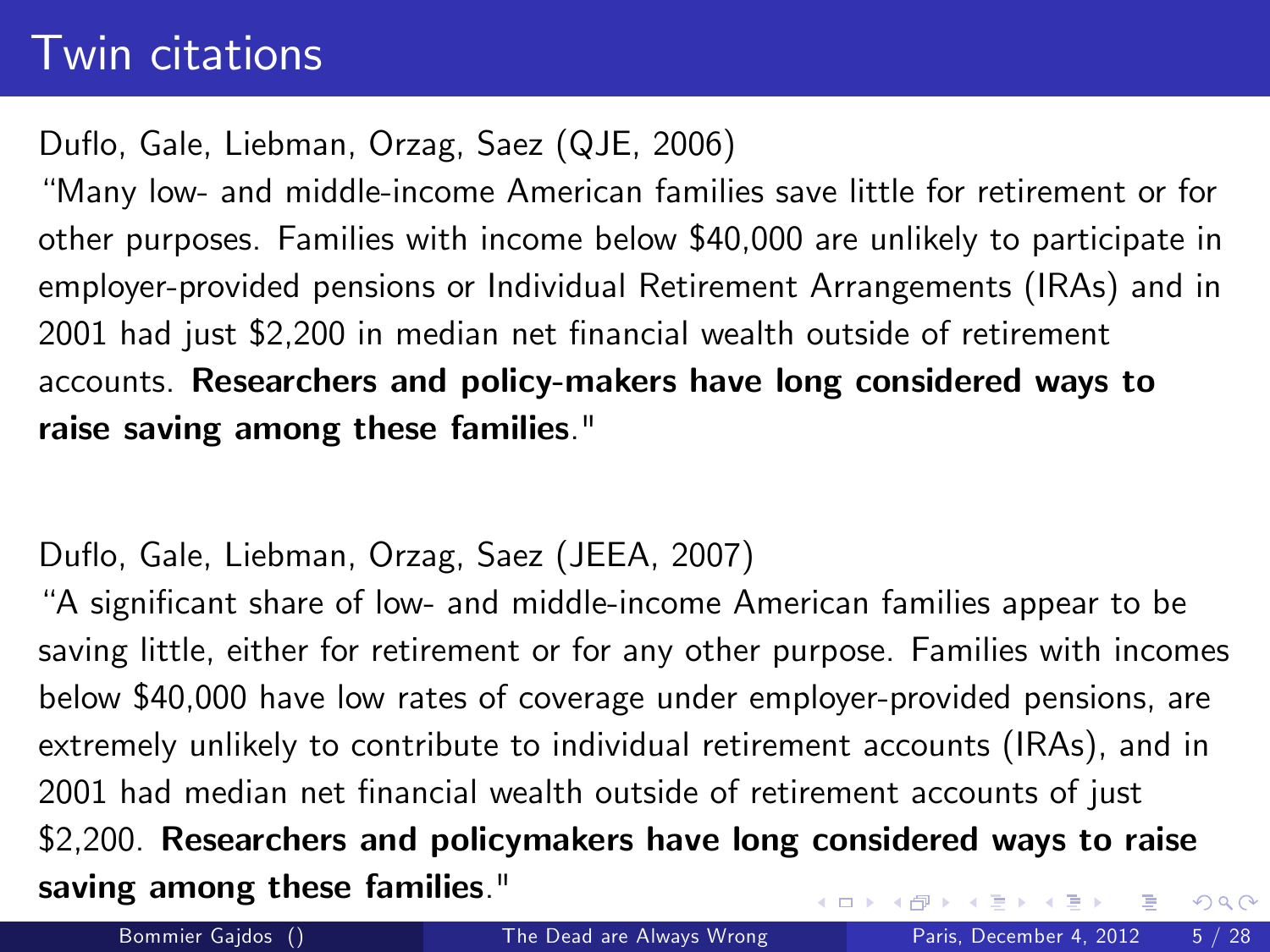- **•** People are also considered as taking excessive health risks.
- Regulation on safety belt, smoking. Taxes on Nutella and "Junk food $"$
- **.** Literature on Sin Goods.

A "sin good" is something which "is enjoyable to consume but creates negative health consequences in the future." (OíDonoghue and Rabin, 2006)

The introduction of "sin taxes" is viewed as desirable.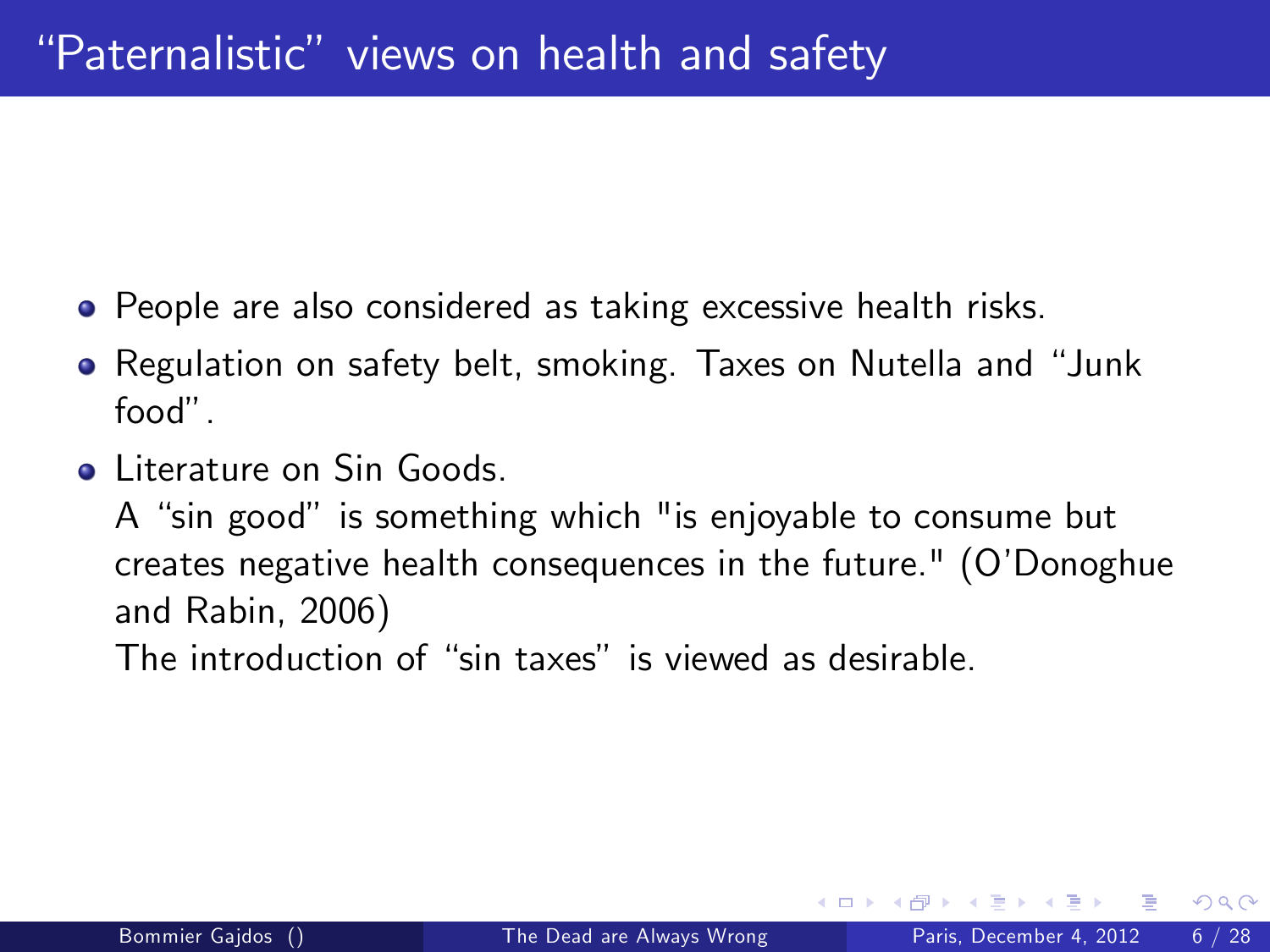Low savings may be rational (could be explained by risk aversion, for example)

4 0 8

 $QQ$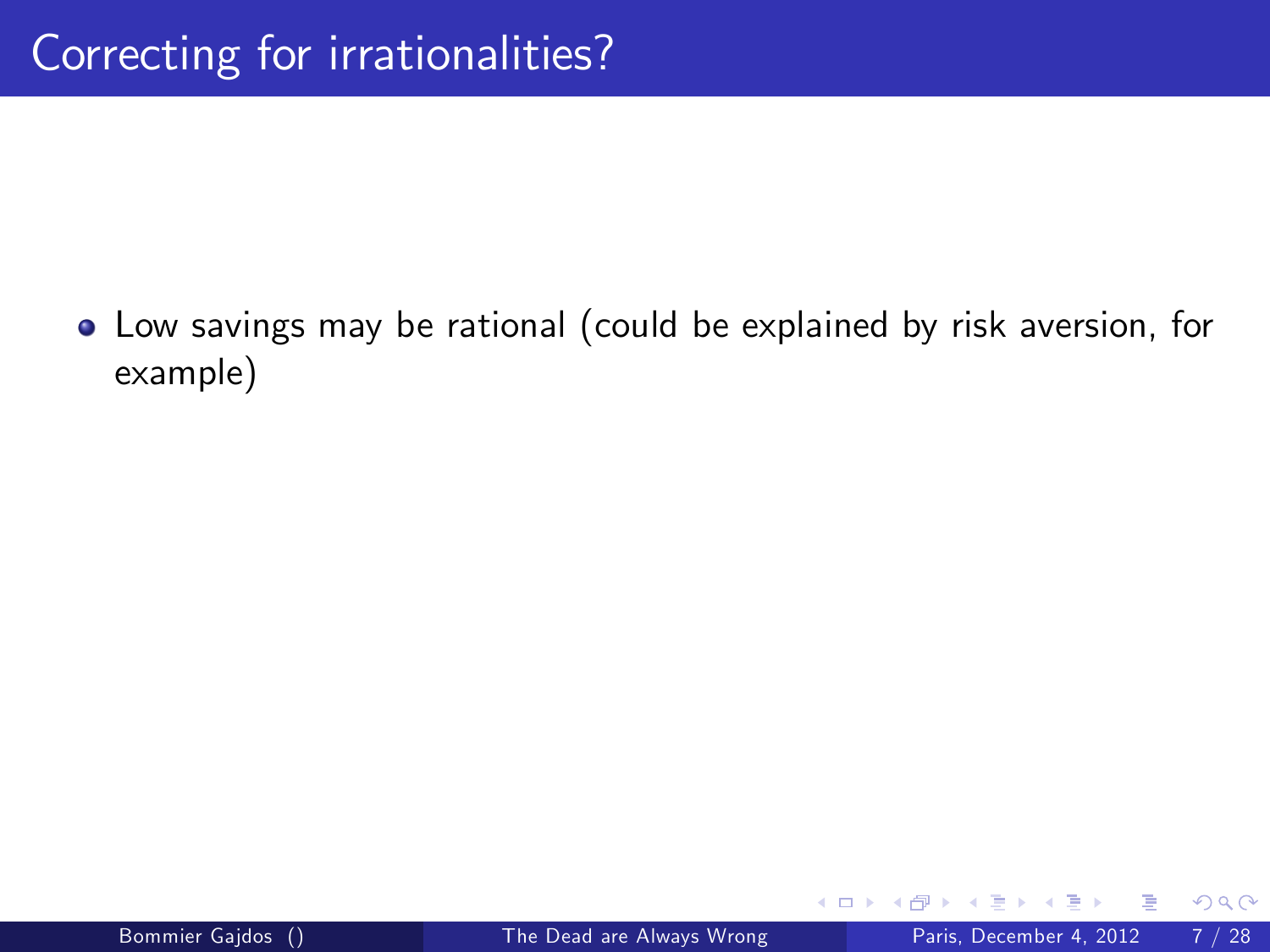- Low savings may be rational (could be explained by risk aversion, for example)
- The consumption of sin goods can be viewed as rational (Becker and Murphy, 1988).

4 D F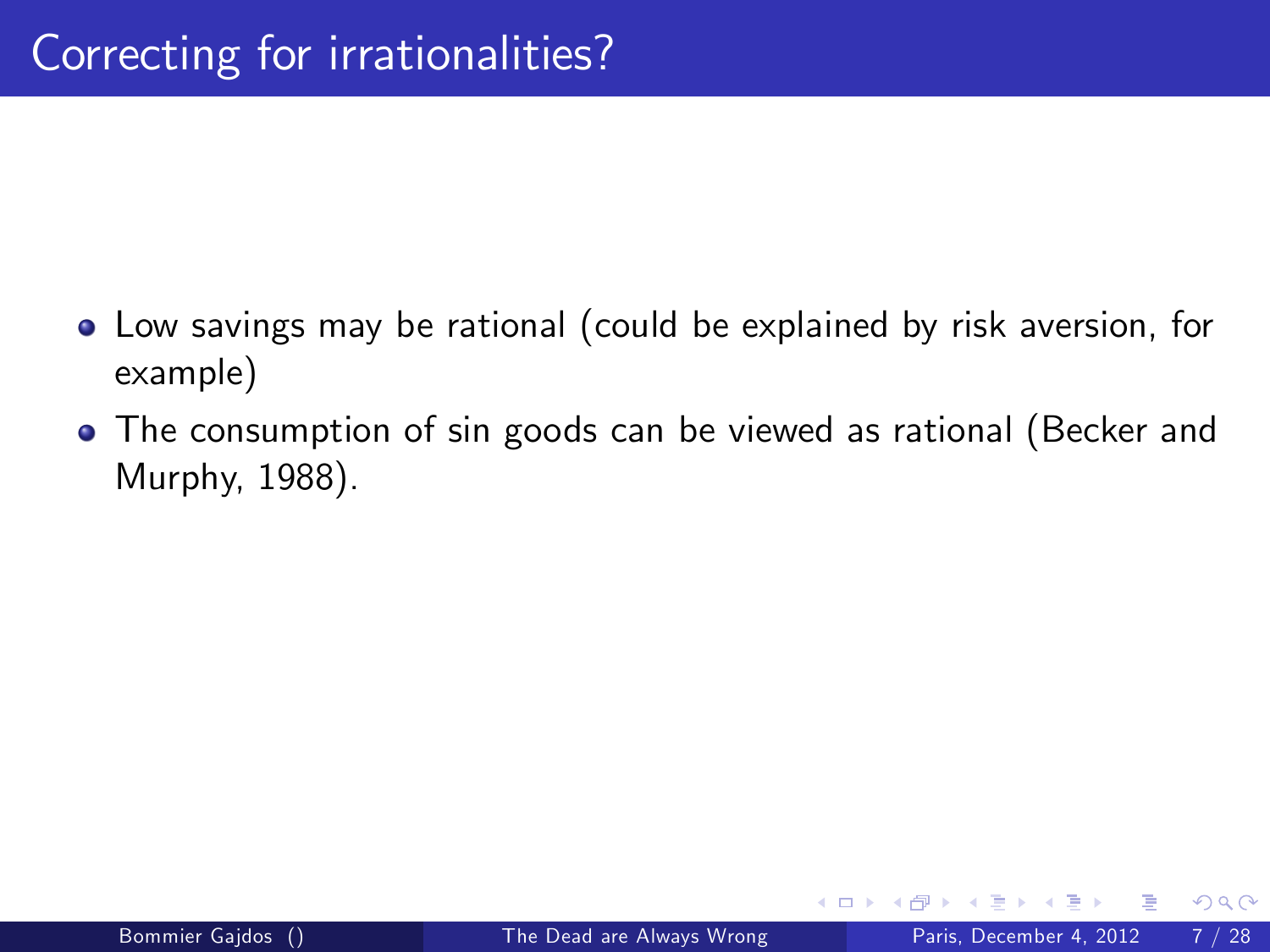- Low savings may be rational (could be explained by risk aversion, for example)
- The consumption of sin goods can be viewed as rational (Becker and Murphy, 1988).
- Addicting behavior can be seen as a rational commitment. There are many cases where the economists emphasize the virtuous aspects of commitments.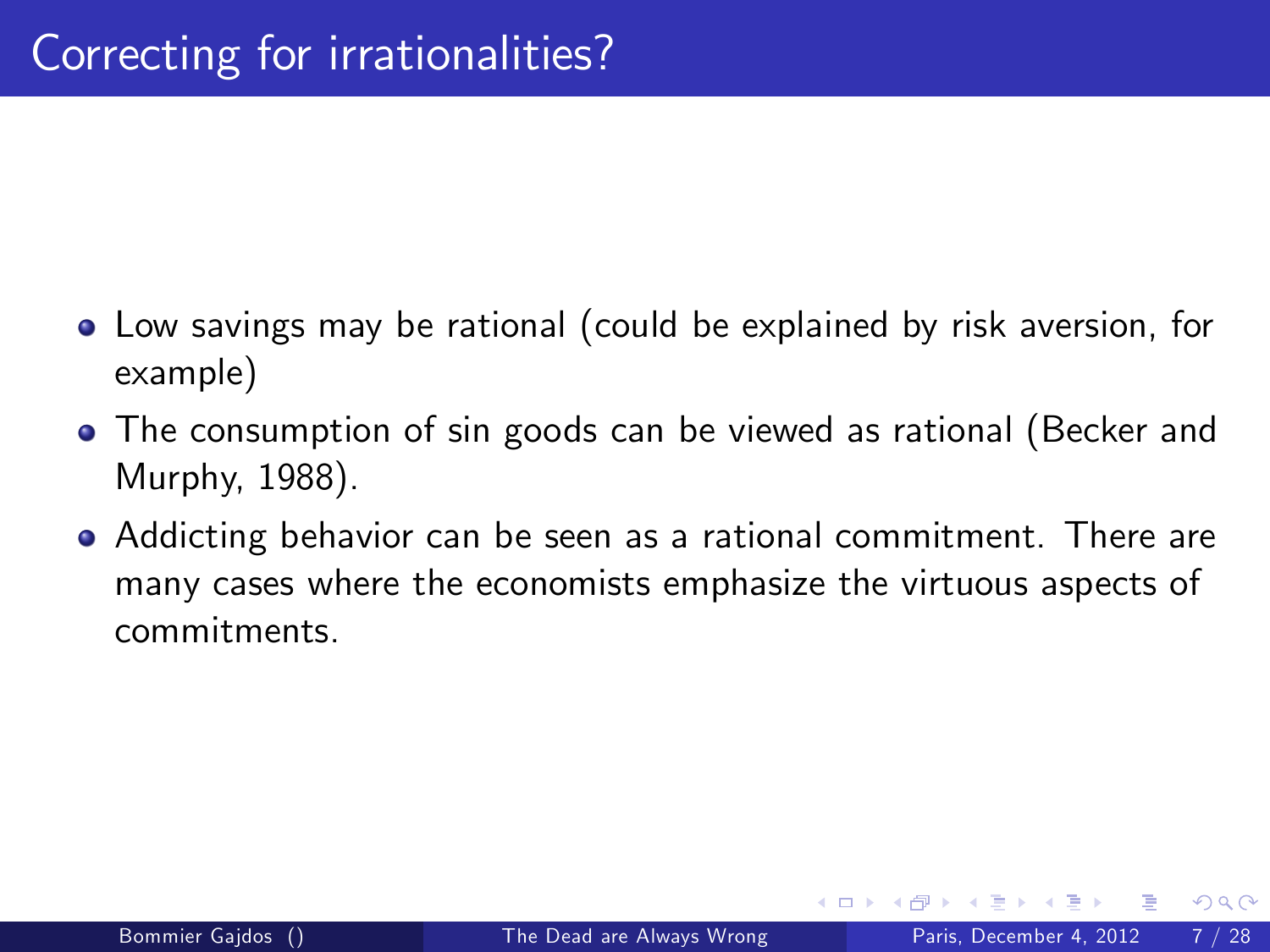Many contributions in economics seem to accept a particular "kind of paternalism", stating that:

- In some cases, the agents should take more risk than what they actually do (saving more)
- In other cases, the agents should take less risk than what they would do (investing more in health and safety)

### Hypothesis

- $\bullet$  (optional) Economics literature is -to some extent- the reflect of the "Social Plannerís preferences" - or, at least, of an acceptable "normative point of view".
- The Social Planner has a stronger taste for savings and lower mortality rates than individual preferences.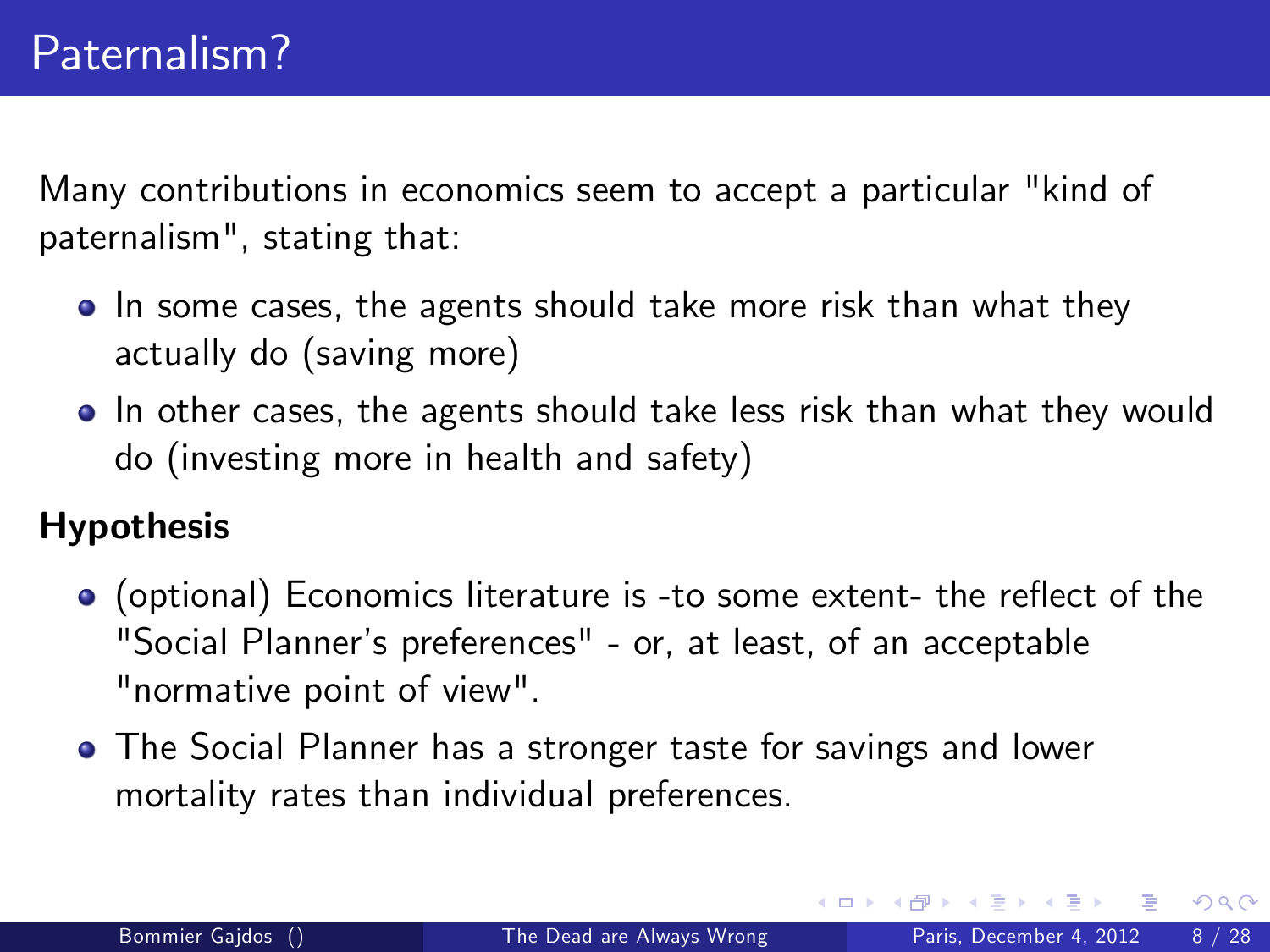Many possible explanations. For example:

- Evolutionary theory
- There are externalities. Externalities related to poverty, health, capital accumulation, intergenerational transfers.
- An intrinsic element of Social Planner preferences that appear when combining lifetime uncertainty and indifference with respect to the dead.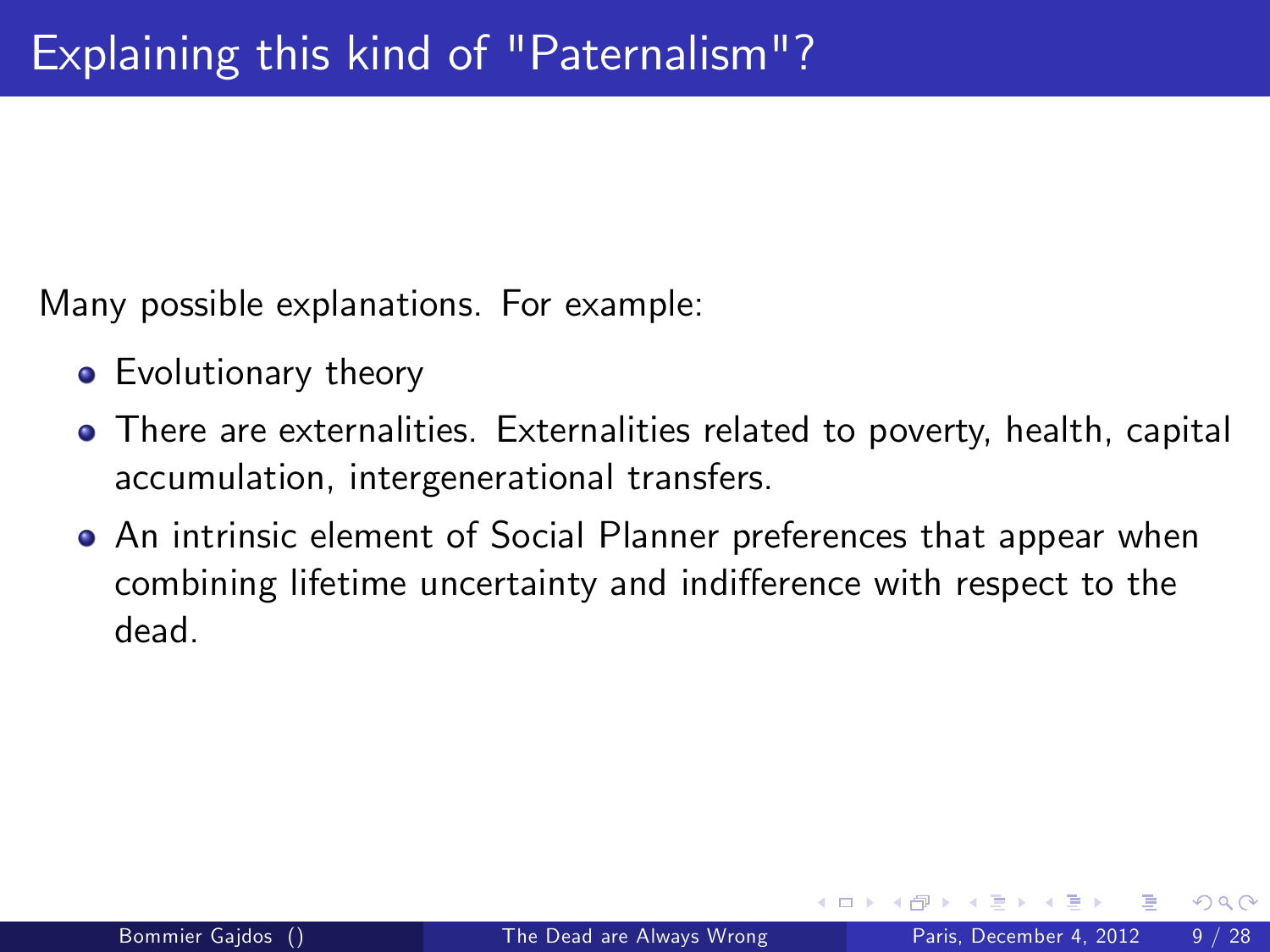The instantaneous social welfare only depends on the surviving agents (the dead do no matter).

4 0 8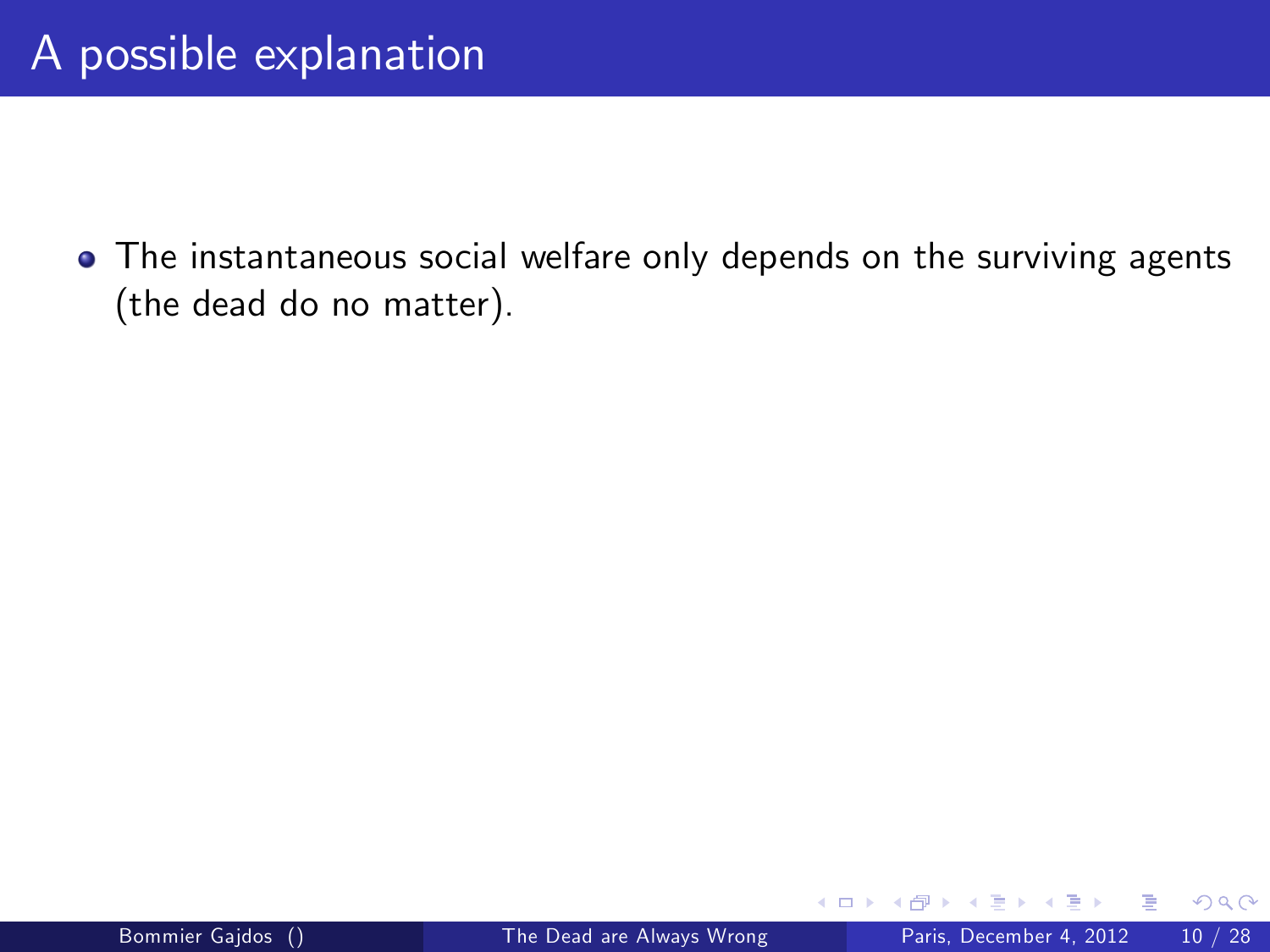- The instantaneous social welfare only depends on the surviving agents (the dead do no matter).
- The intertemporal social welfare is an aggregation of instantaneous social welfare.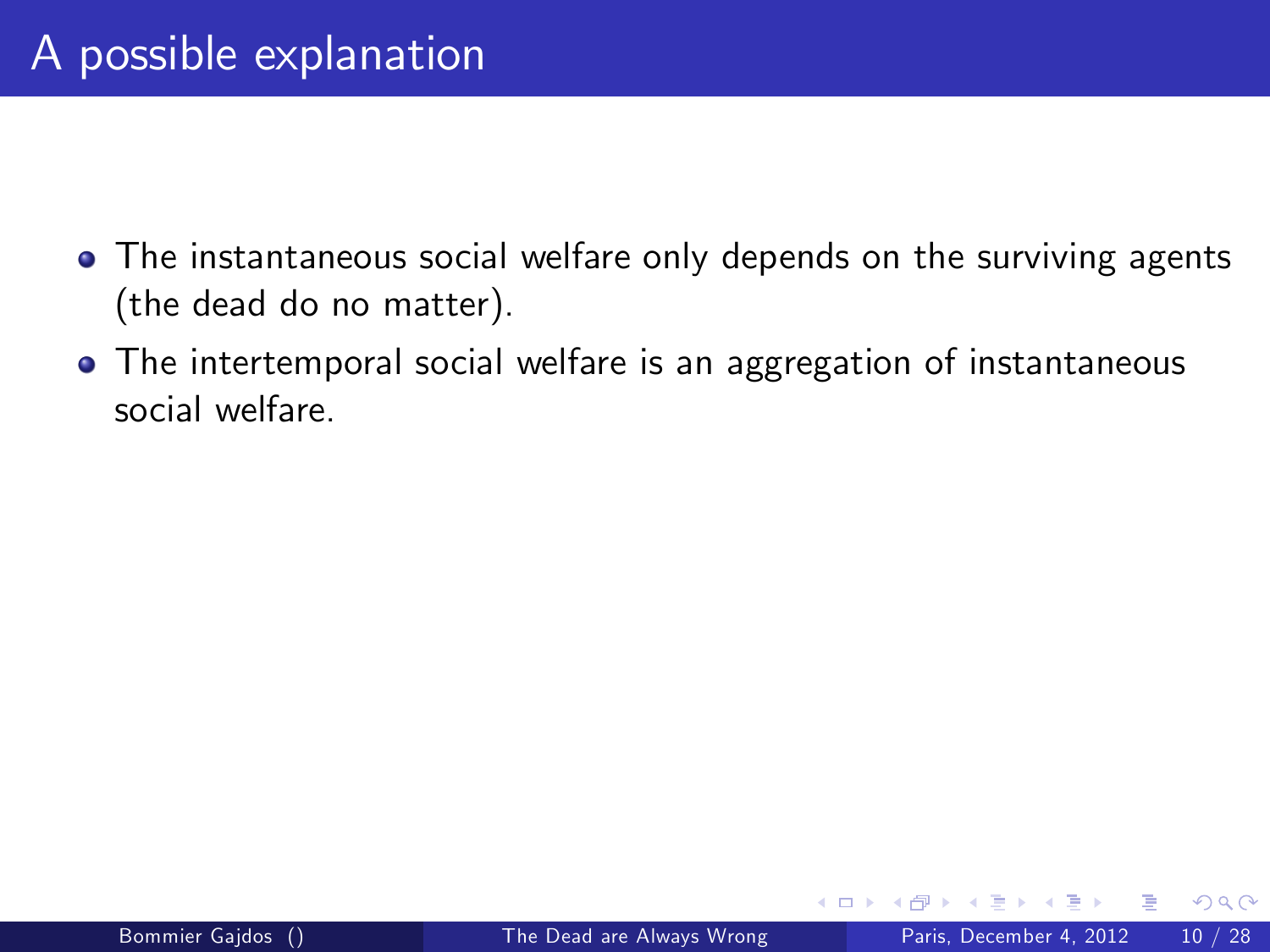- The instantaneous social welfare only depends on the surviving agents (the dead do no matter).
- The intertemporal social welfare is an aggregation of instantaneous social welfare.
- Because of lifetime uncertainty, population is random.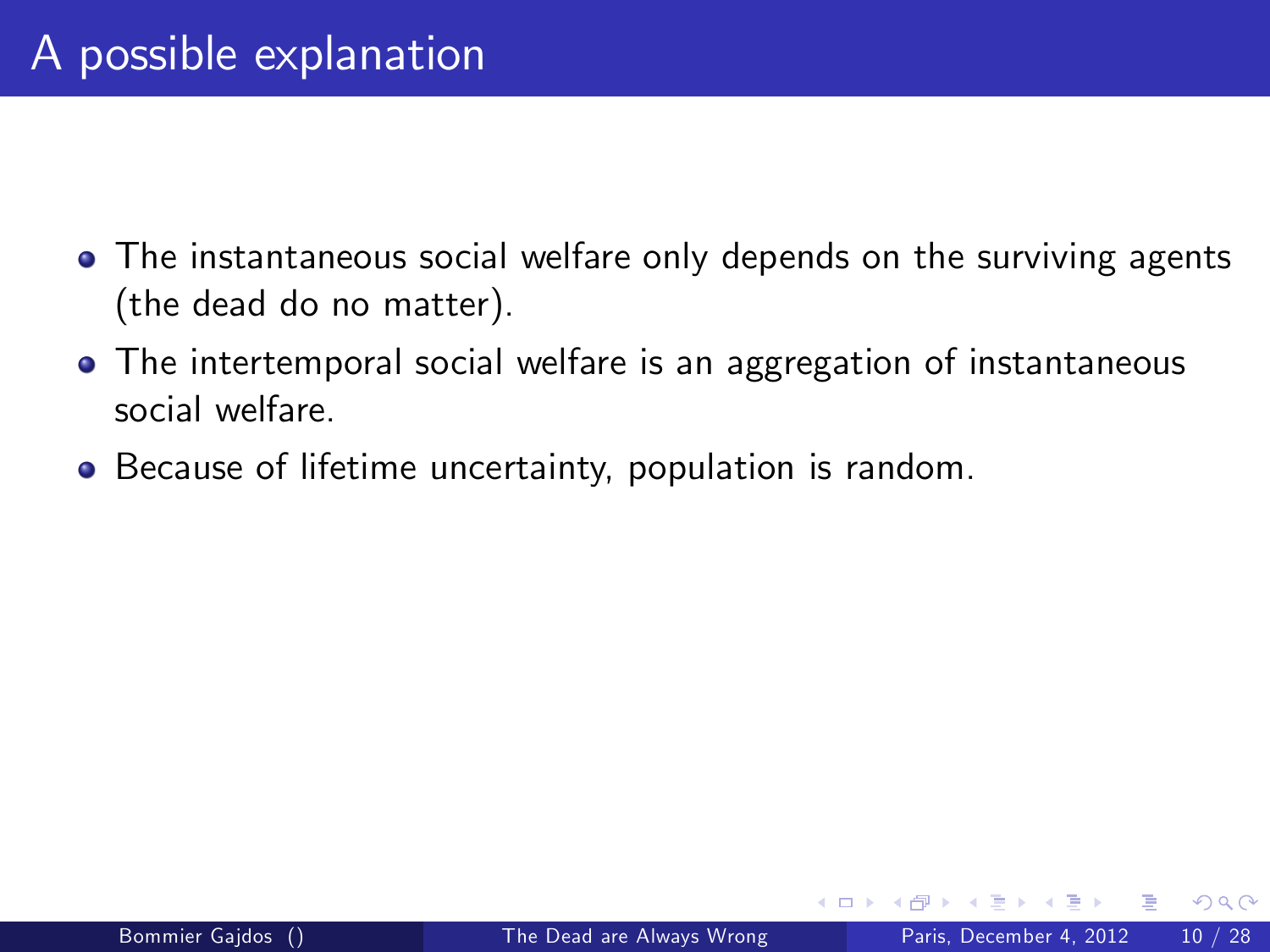- The instantaneous social welfare only depends on the surviving agents (the dead do no matter).
- The intertemporal social welfare is an aggregation of instantaneous social welfare.
- **•** Because of lifetime uncertainty, population is random.
- At each period, the dead disappears from the society (and hence no longer enter in the social welfare objective).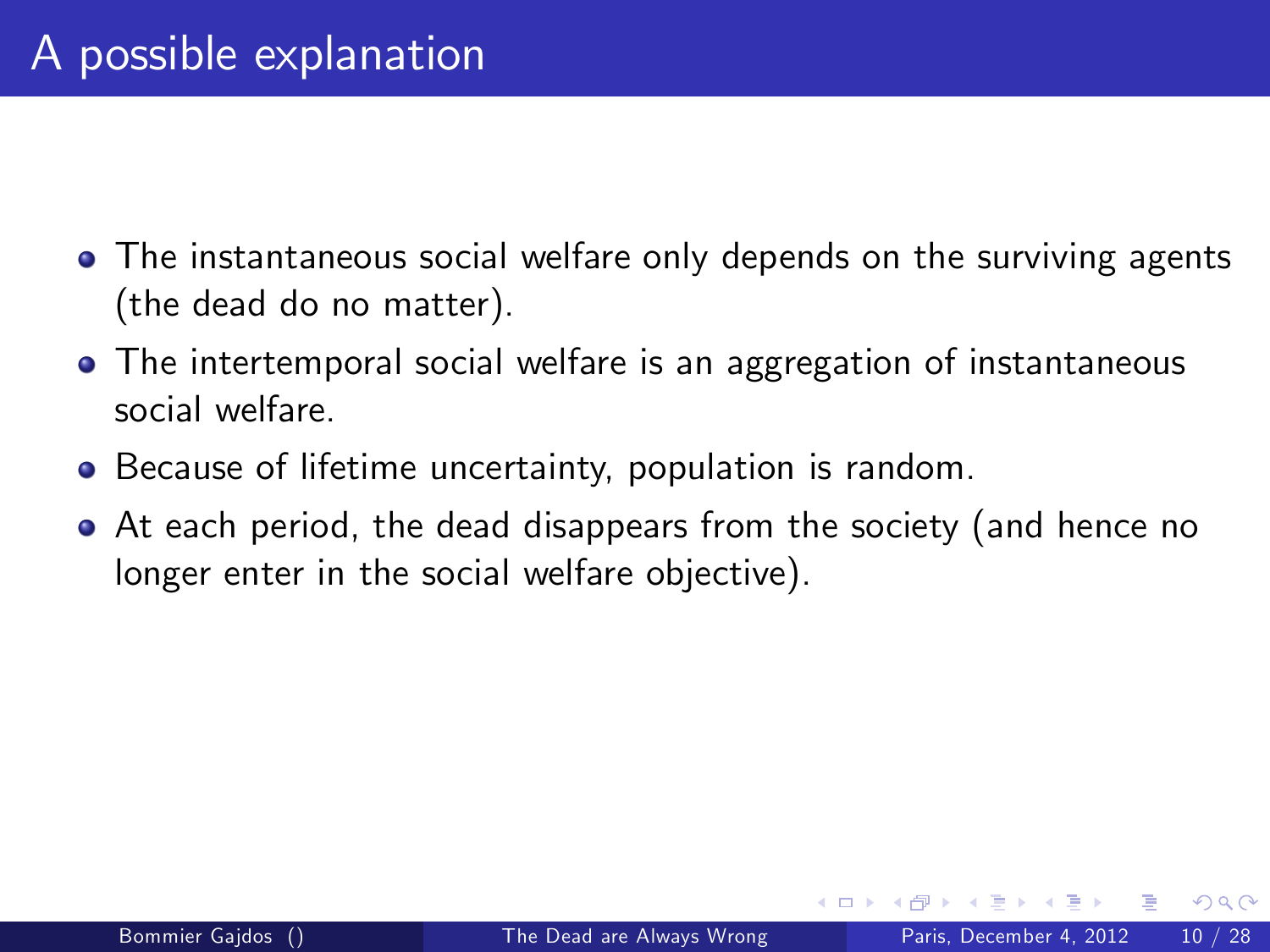- The instantaneous social welfare only depends on the surviving agents (the dead do no matter).
- The intertemporal social welfare is an aggregation of instantaneous social welfare.
- **•** Because of lifetime uncertainty, population is random.
- At each period, the dead disappears from the society (and hence no longer enter in the social welfare objective).
- Developing strategies that negatively impact lifetime utility in case of an early death, is less "penalizing" for the society than for the individual point of view.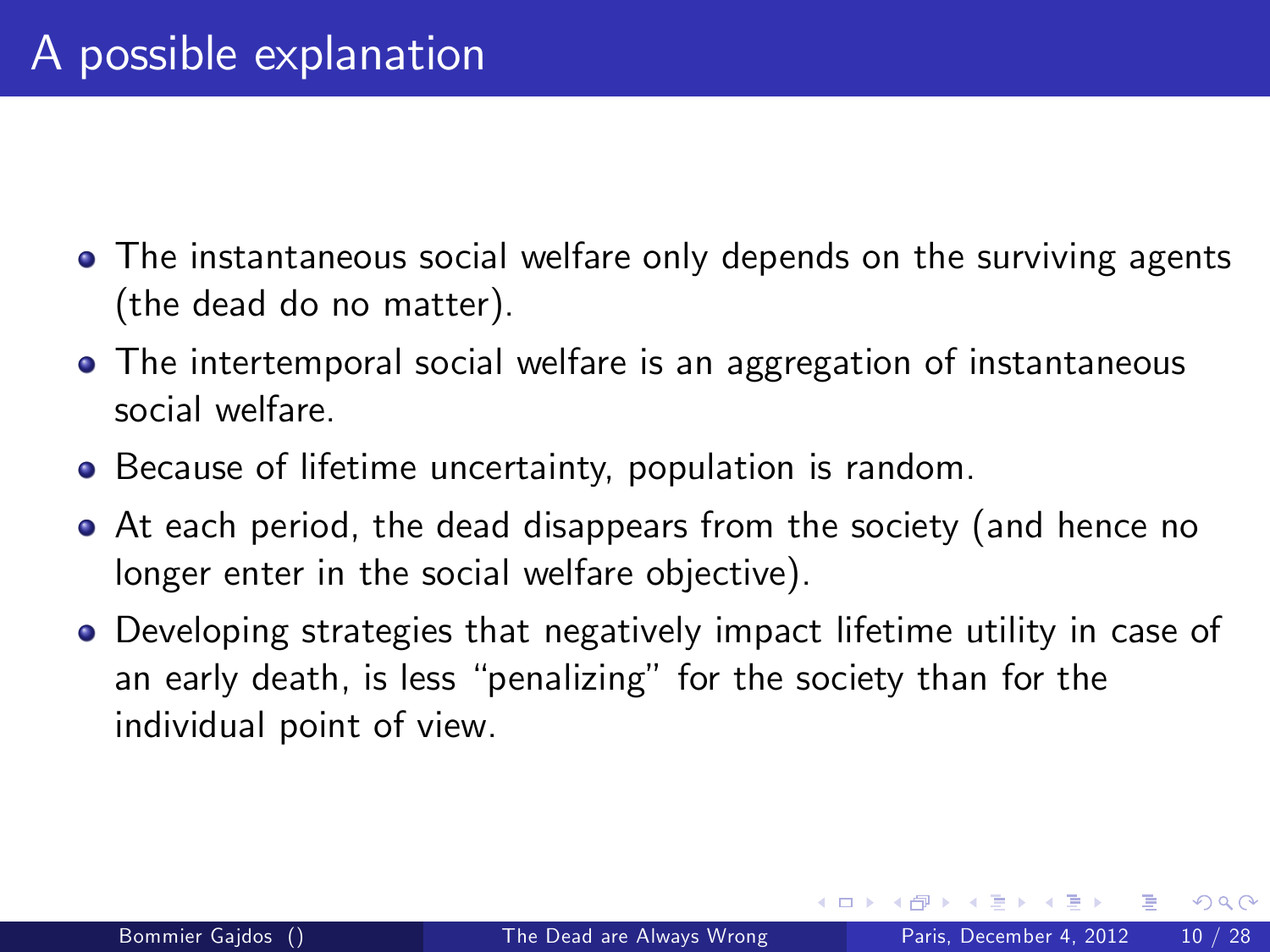### individual a

- **•** Born in  $t = 1$  and survives until period 2 with probability  $\pi$
- Utility in period 1:  $U_1(x_1, x_2, \pi)$
- Utility in period 2, if alive:  $v_a(x_1, x_2)$

### **a** individual *b*

- born in  $t = 2$
- utility in period 2:  $u_b(y)$

4 D F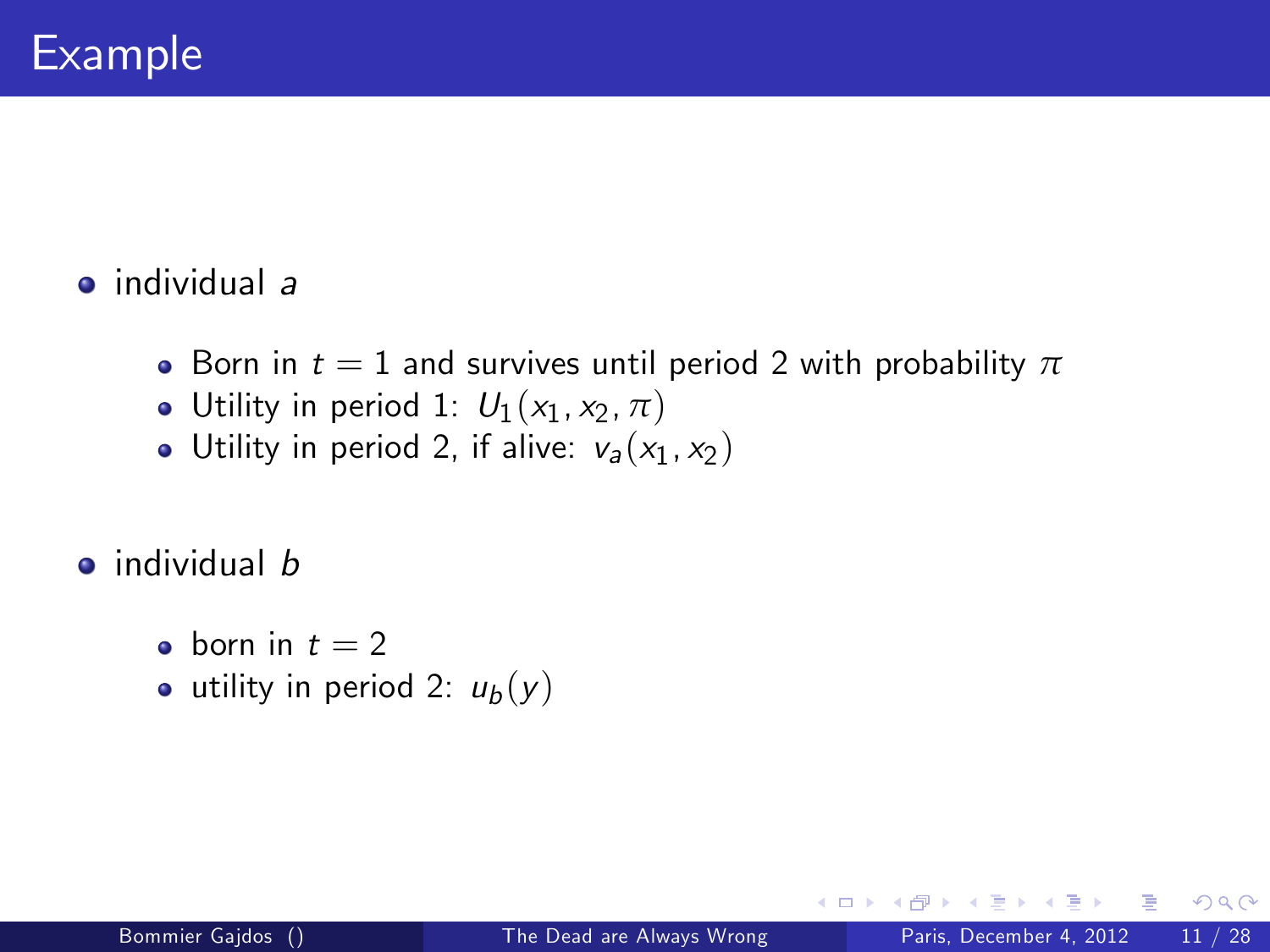## Example

· "Individually paretian" welfare

$$
W^{IP} = \Phi(U_1(x_1, x_2, \pi), u_b(y))
$$

 $\,$ 

**← ロ ▶ → イ 同** 

× a. ∍ 重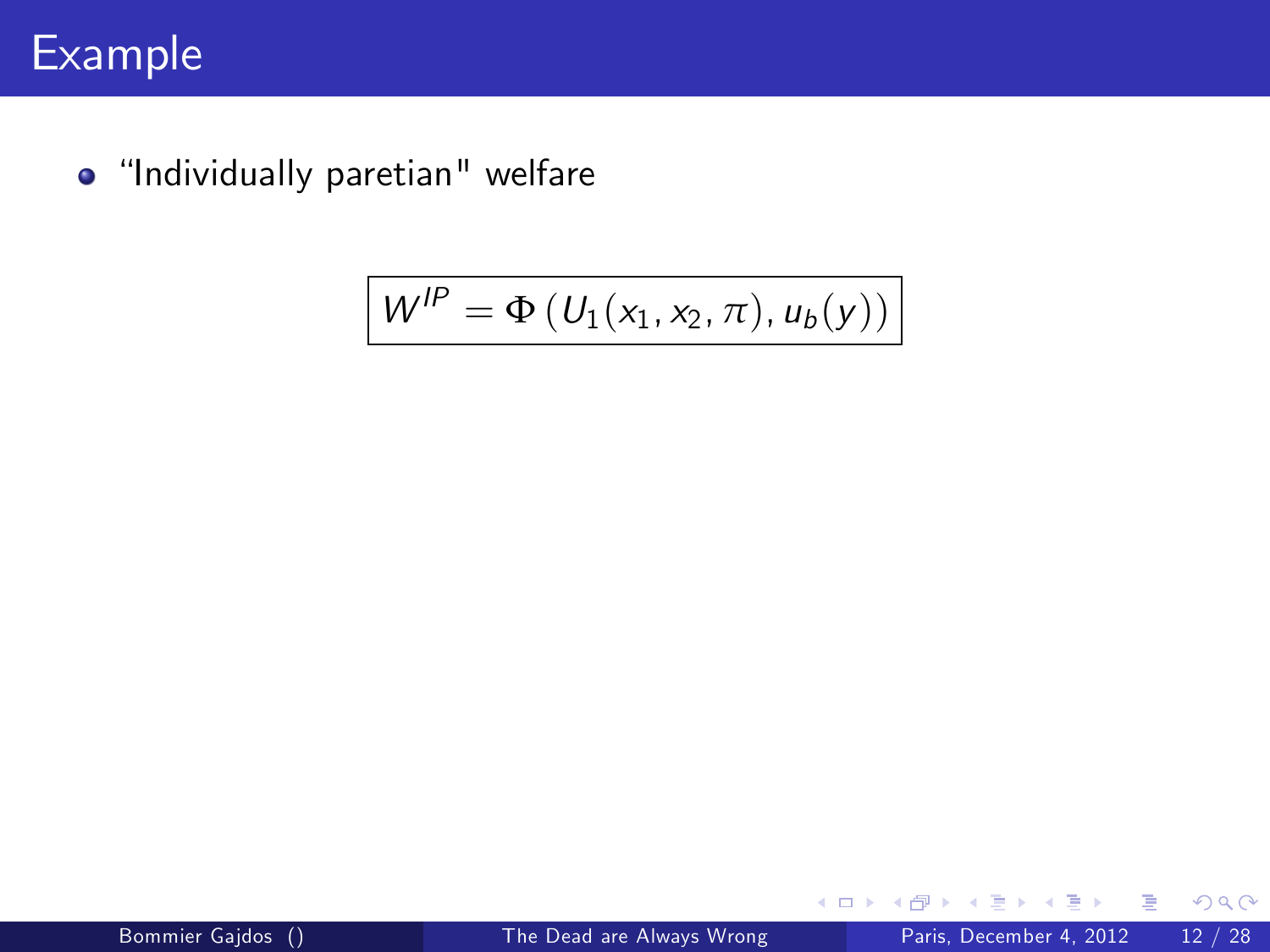# Example

• "Individually paretian" welfare

$$
W^{IP} = \Phi(U_1(x_1, x_2, \pi), u_b(y))
$$

- "Socially paretian" welfare
	- Welfare in period 1:  $U_1(x_1, x_2, \pi)$
	- Welfare in period 2, if a alive:  $V_2^{a,b}(x_1, x_2, y) = V(v_a(x_1, x_2), u_b(y))$
	- Welfare in period 2, if a not alive:  $u_b(y)$
	- If not alive, individual 1 does not count in period 2

$$
W^{SP} = \Psi\left(U_1(x_1, x_2, \pi), V_2^{a,b}(x_1, x_2, y), u_b(y), \pi\right)
$$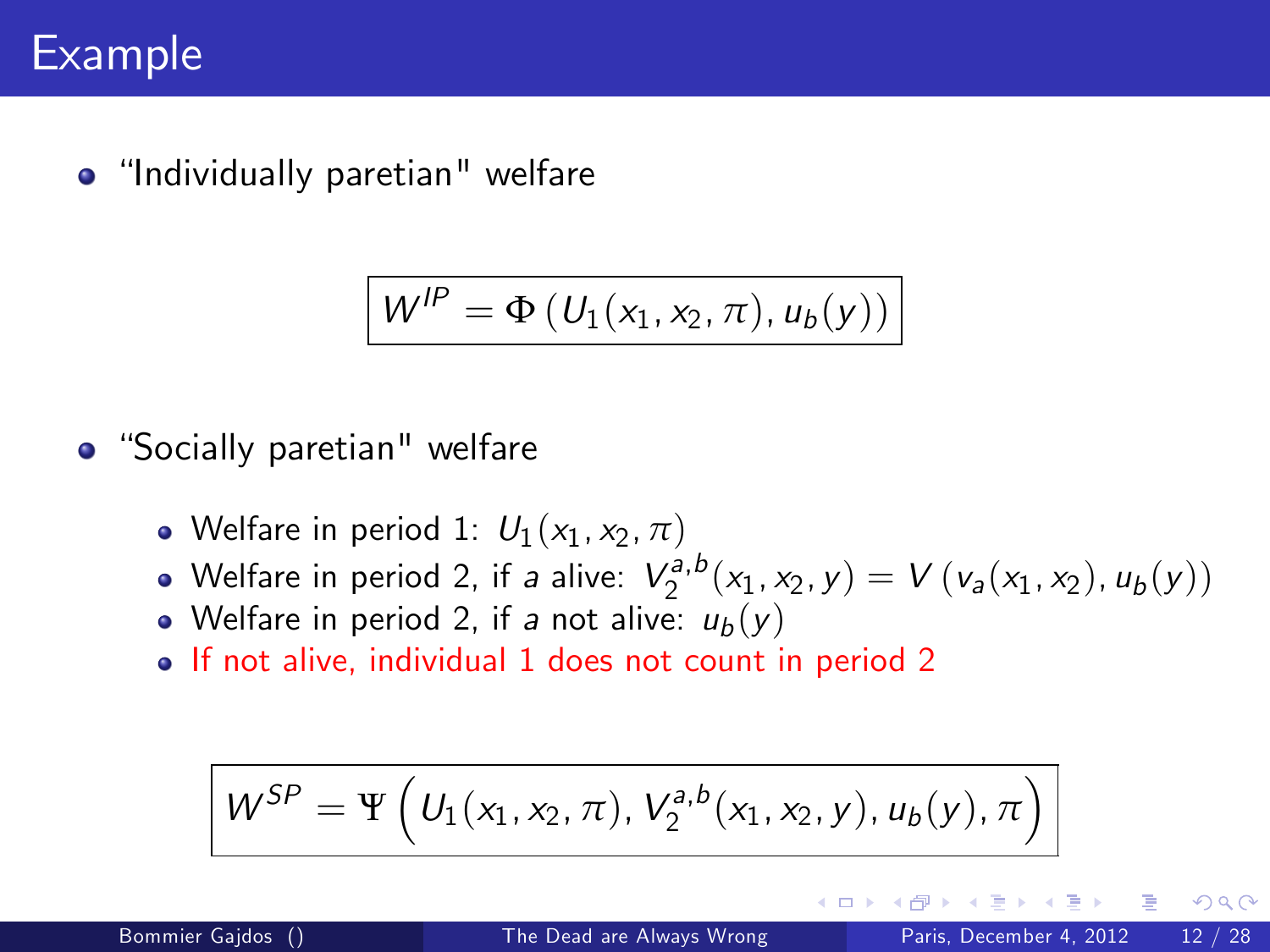- Question : can we conciliate both approaches?
- Intuitively: can we find  $\Phi$ ,  $\Psi$  and V such that:

$$
\Phi(U_1(x_1, x_2, \pi), u_b(y))
$$
\n
$$
= \Psi(U_1(x_1, x_2, \pi), V_2^{a,b}(x_1, x_2, y), u_b(y), \pi)
$$

Roadmap

- A theoretical result
- An illustration with standard specifications

4 D F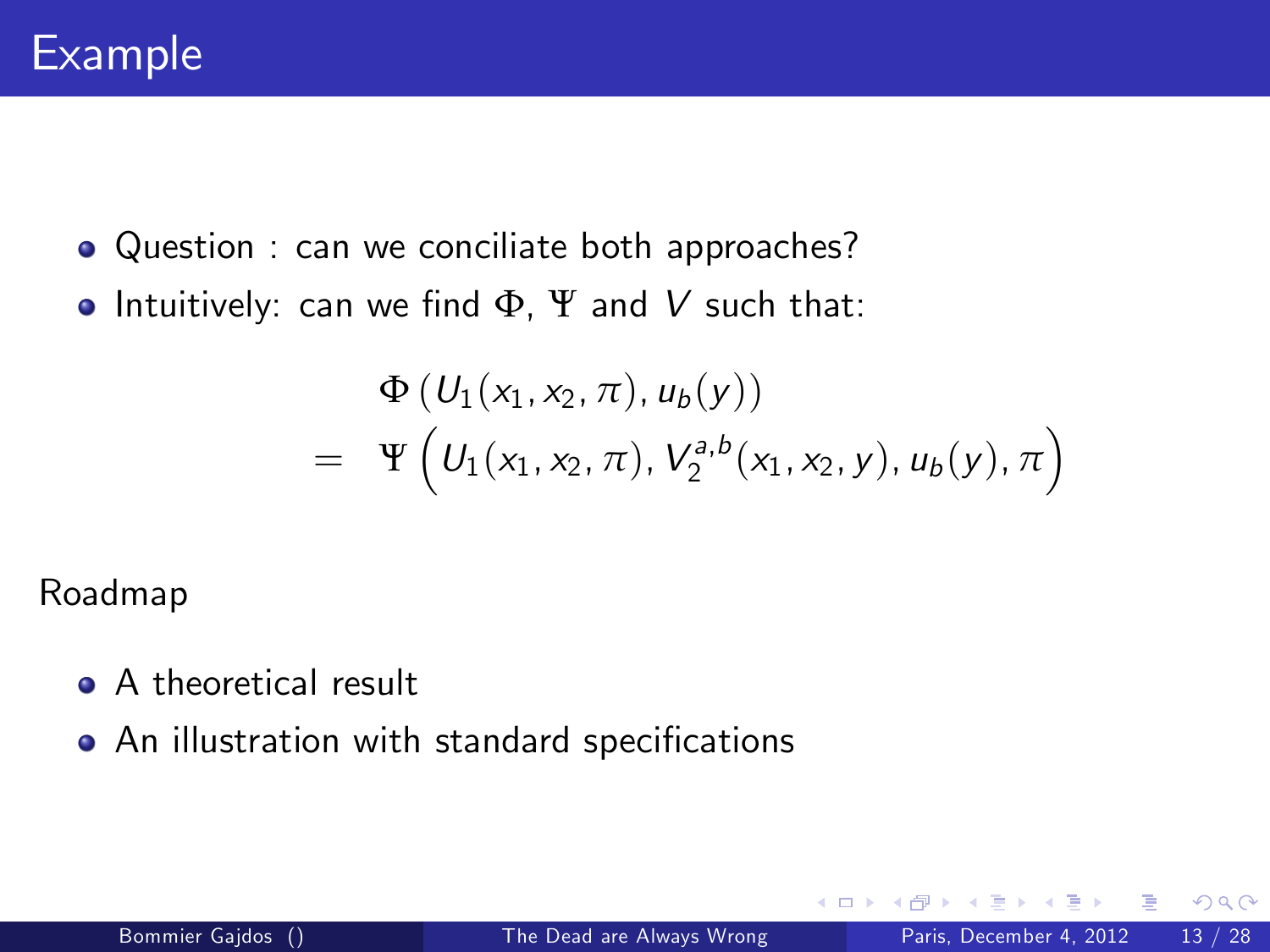#### Economies

- One agent, one good, two periods
- **•** Income in first period : *ω*
- $\bullet$  Probability of surviving in second period : p
- Set of economies  $\mathcal{E} = (0,1] \times \mathbb{R}_+$
- Feasible allocations:  $\mathbb{F}(\omega) = \{ (x, y) \in \mathbb{R}_+^2 | x + y \leq \omega \}$

### **Utilities**

- **•** Measure of the individual's actual well-being in period 1
	- $V(x, y, p)$ , continuous and differentiable
	- $V_1(0, y, p) > 0$
	- $V_2(x, 0, p) > 0$
	- $\bullet \; V(\cdot, \cdot, p)$  concave
	- MRS between two periods depends on  $p$ :  $\frac{\partial}{\partial p} (V_1/V_2) \neq 0$
- Measure of individual's well-being in period 2 (if alive)
	- $\bullet$   $U(x, y)$  differentiable and strictly concave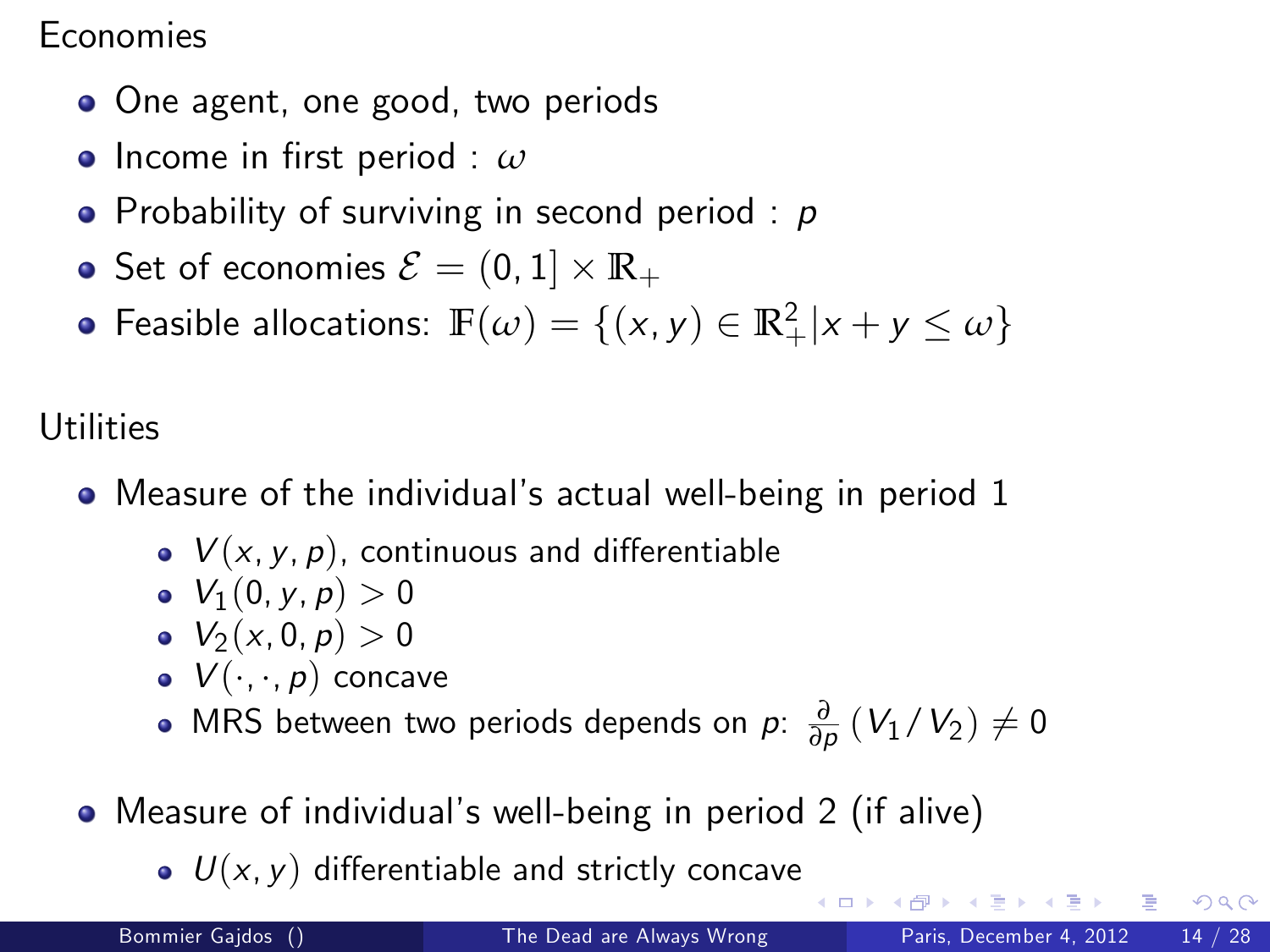# Individual efficiency

### Definition (Individual efficiency)

A feasible allocation  $(x, y)$  is *individually efficient* if there is no feasible allocation  $(x',y')$  such that

$$
V(x',y',p) > V(x,y,p).
$$

The set of individually efficient allocations is denoted  $\mathbb{I}(\omega, p)$ .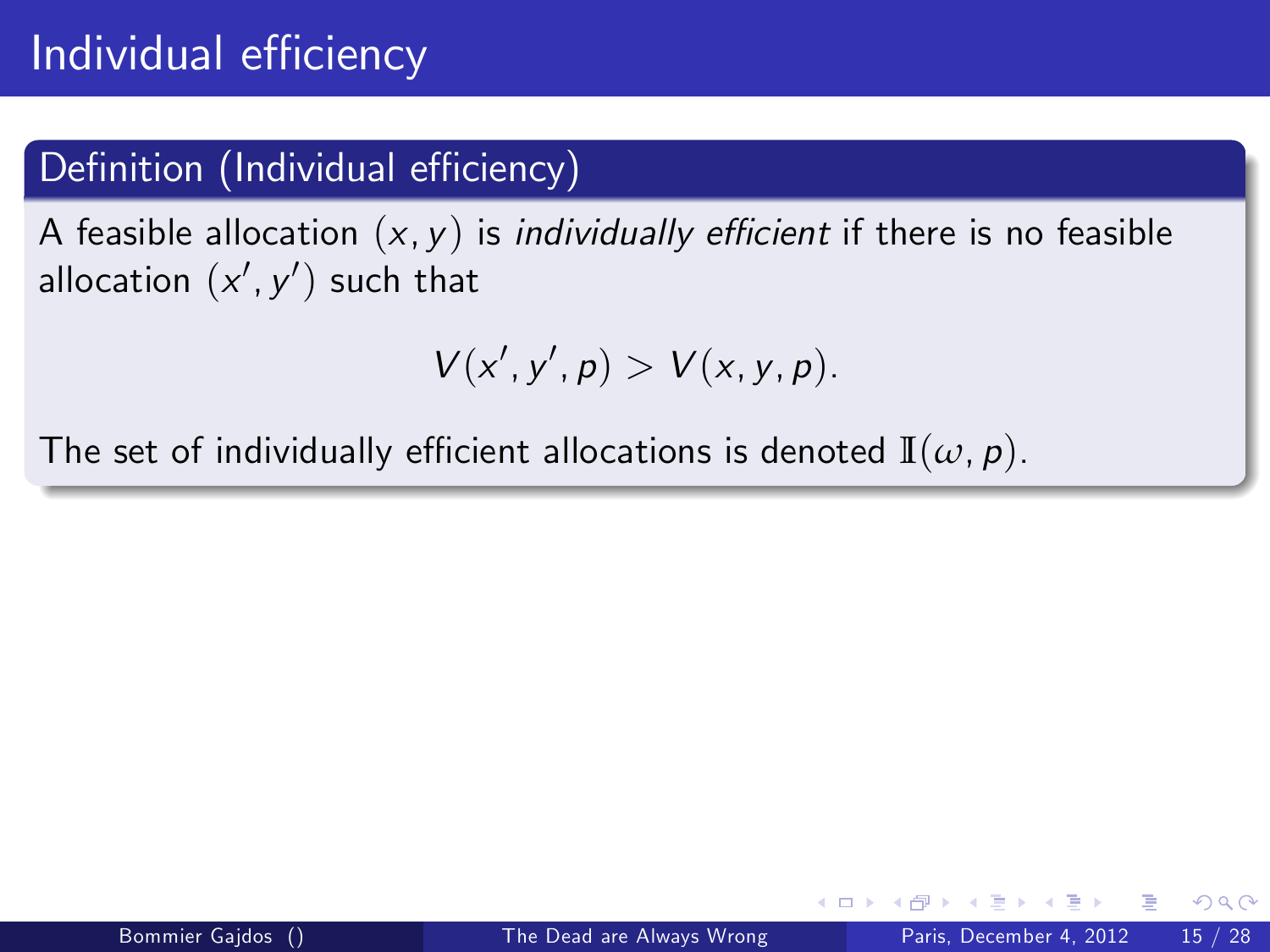# Individual efficiency

### Definition (Individual efficiency)

A feasible allocation  $(x, y)$  is *individually efficient* if there is no feasible allocation  $(x',y')$  such that

$$
V(x',y',p) > V(x,y,p).
$$

The set of individually efficient allocations is denoted  $\mathbb{I}(\omega, p)$ .

Problems:

- Individual well-being in period 2 only matters insofar as it has an influence on individual well-being in period 1
- The point of view of individual in period 2 (if alive), should be taken into account.
- Both  $V(x, y, p)$  and  $U(x, y)$  should matter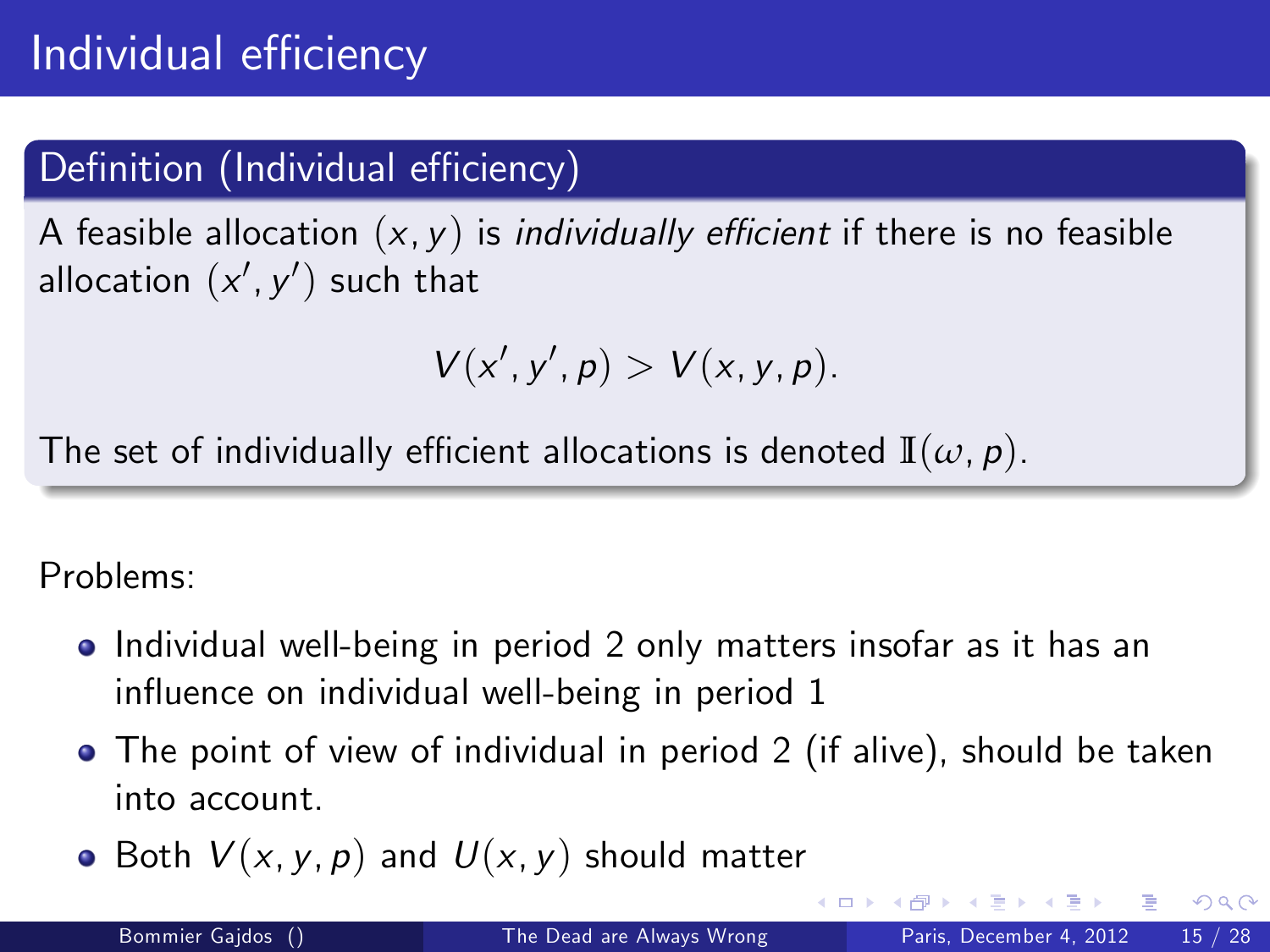### Definition (Social efficiency)

A feasible allocation  $(x, y)$  is socially efficient if there exists no feasible allocation  $(x',y')$  for which

$$
\left\{\n\begin{array}{l}\nV(x', y', p) \geq V(x, y, p) \\
U(x', y') \geq U(x, y)\n\end{array}\n\right.
$$

with at least one strict inequality. The set of socially efficient allocations is denoted  $S(\omega, p)$ .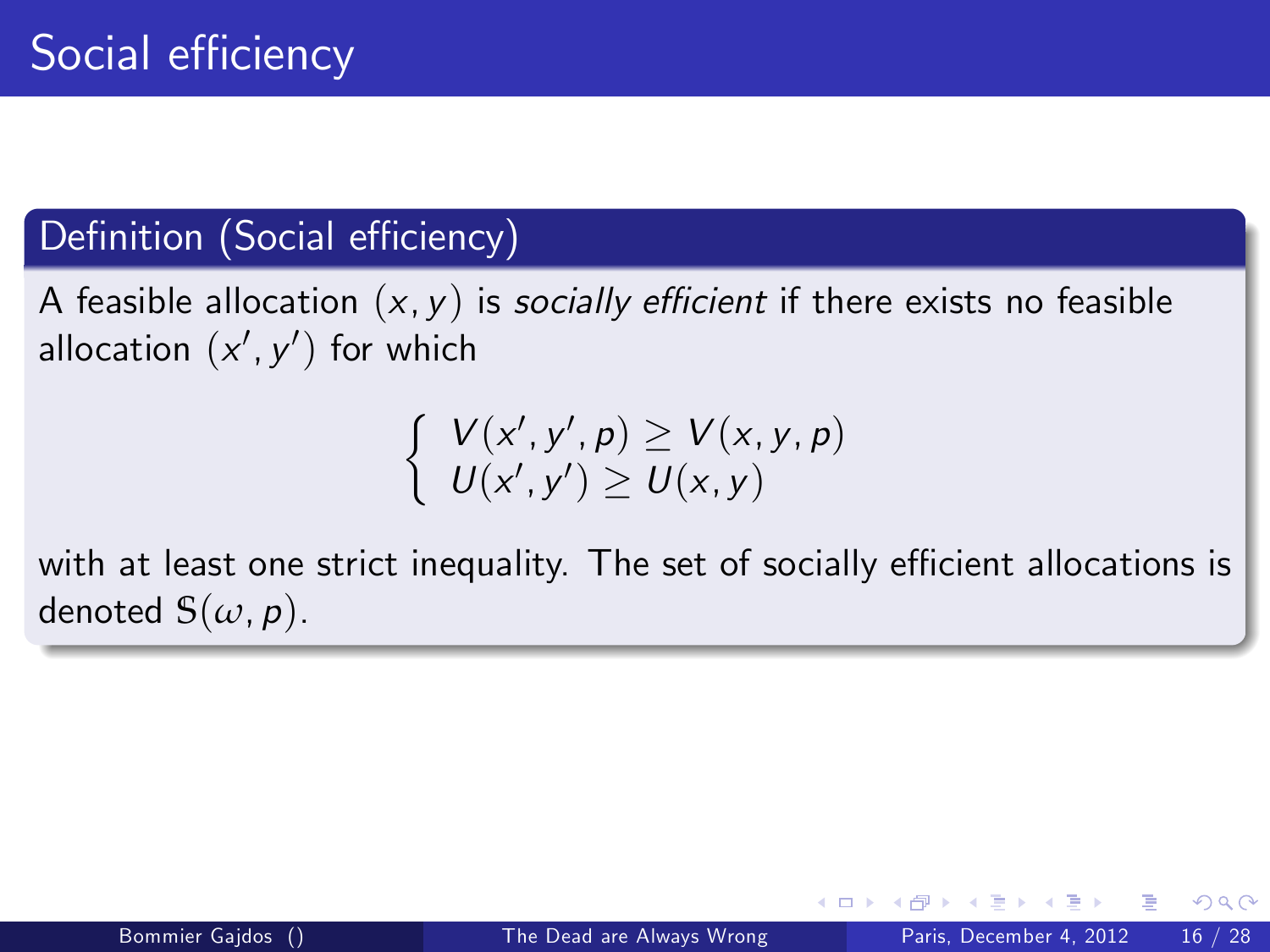### Definition (Social efficiency)

A feasible allocation  $(x, y)$  is socially efficient if there exists no feasible allocation  $(x',y')$  for which

$$
\left\{\n\begin{array}{l}\nV(x', y', p) \geq V(x, y, p) \\
U(x', y') \geq U(x, y)\n\end{array}\n\right.
$$

with at least one strict inequality. The set of socially efficient allocations is denoted  $S(\omega, p)$ .

• Can we find allocations that are both Individually and Socially Ffficient?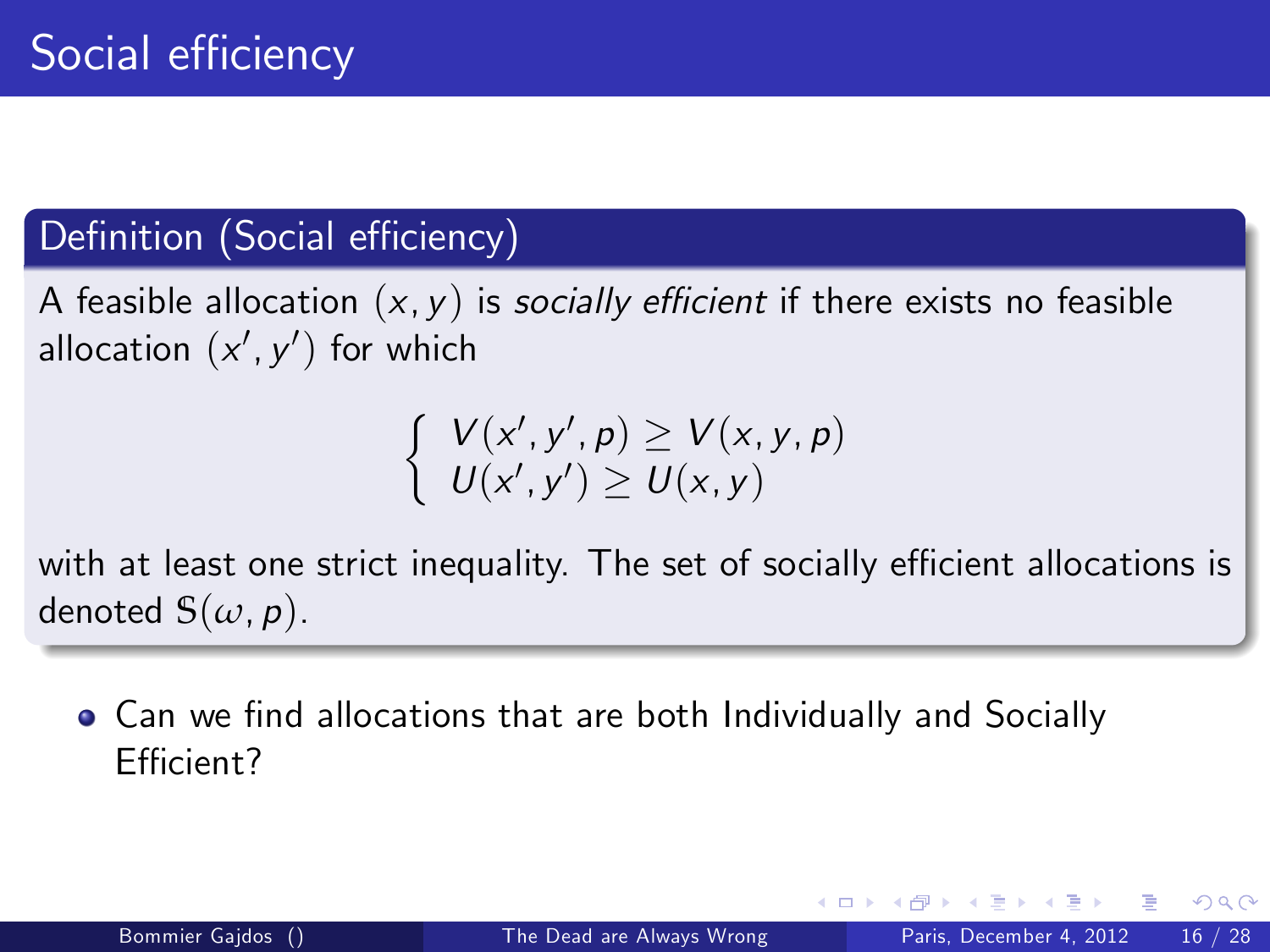- **•** Any feasible allocation that maximizes individual's well-being in period 1 is socially efficient
- **•** But does not take into account at all the point of view of the individual in period 2 (if alive)
- "Dictatorship" of individual in period 1
- Violate the spirit of social efficiency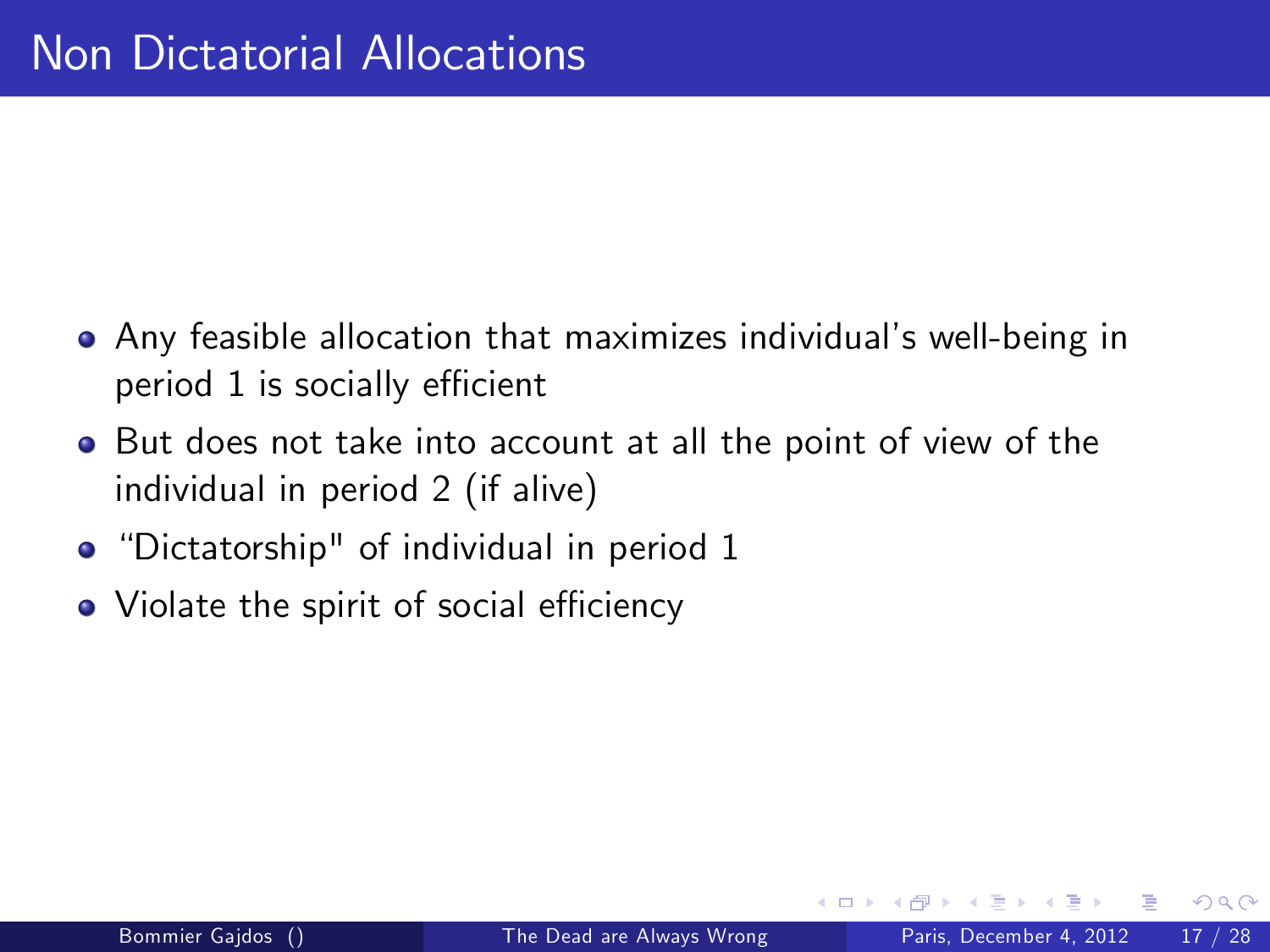An allocation is Non Dictatorial if it guarantees individual in period 2 (if alive) with a level of utility strictly greater than what she could achieve if one were only aiming at maximizing individual well-being in period 1.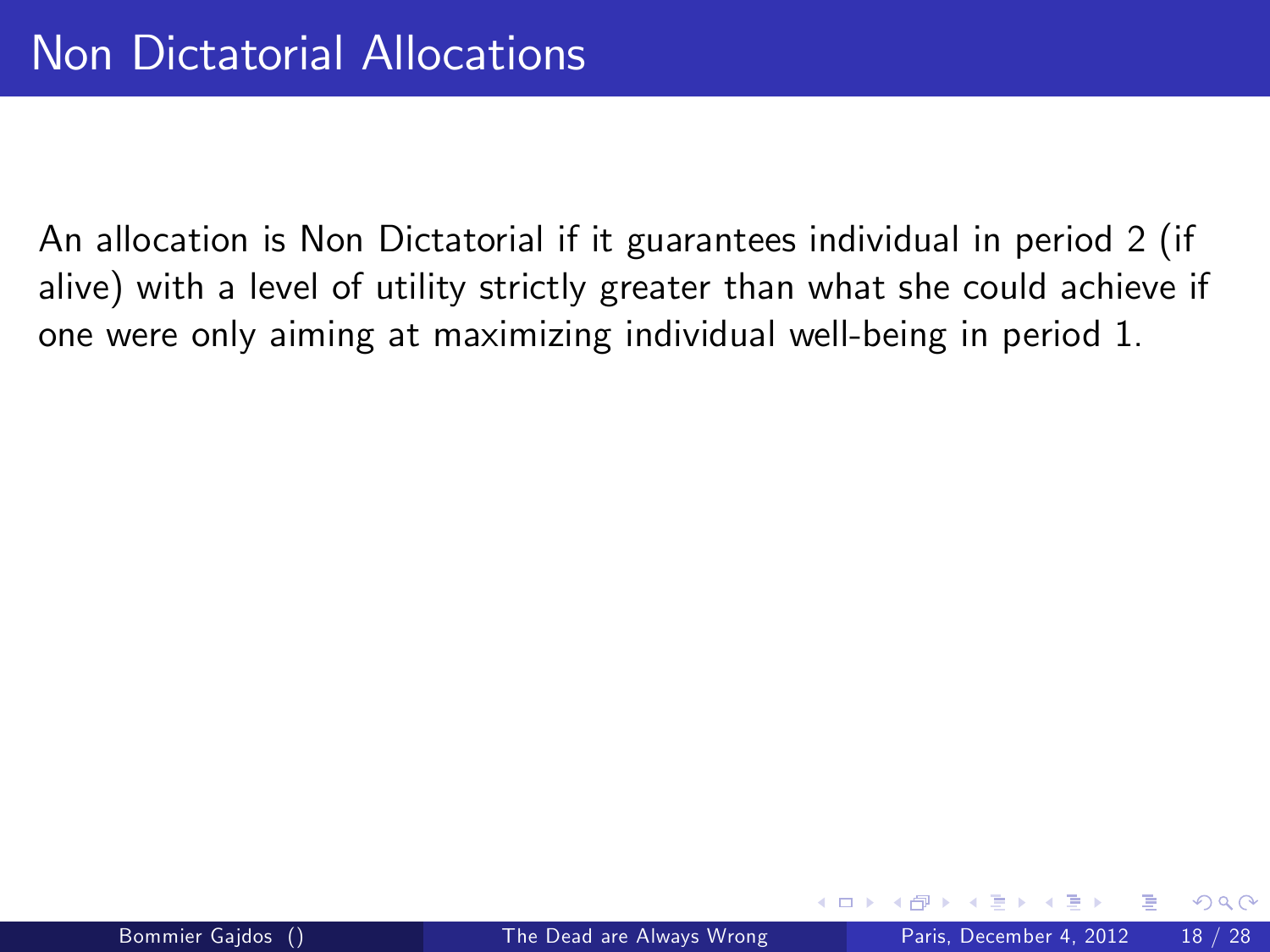An allocation is Non Dictatorial if it guarantees individual in period 2 (if alive) with a level of utility strictly greater than what she could achieve if one were only aiming at maximizing individual well-being in period 1.

### Definition (Non Dictatorial Allocation)

Given an economy  $(\omega, p)$ , a feasible allocation  $(x, y)$  is non dictatorial if:

$$
U(x,y) > U(\tilde{x},\tilde{y}), \,\forall \, (\tilde{x},\tilde{y}) \in \arg \max_{(x,y) \in \mathbb{F}(\omega)} V(x,y,p).
$$

The set of non dictatorial allocations is denoted  $\mathbb{ND}(\omega, p)$ .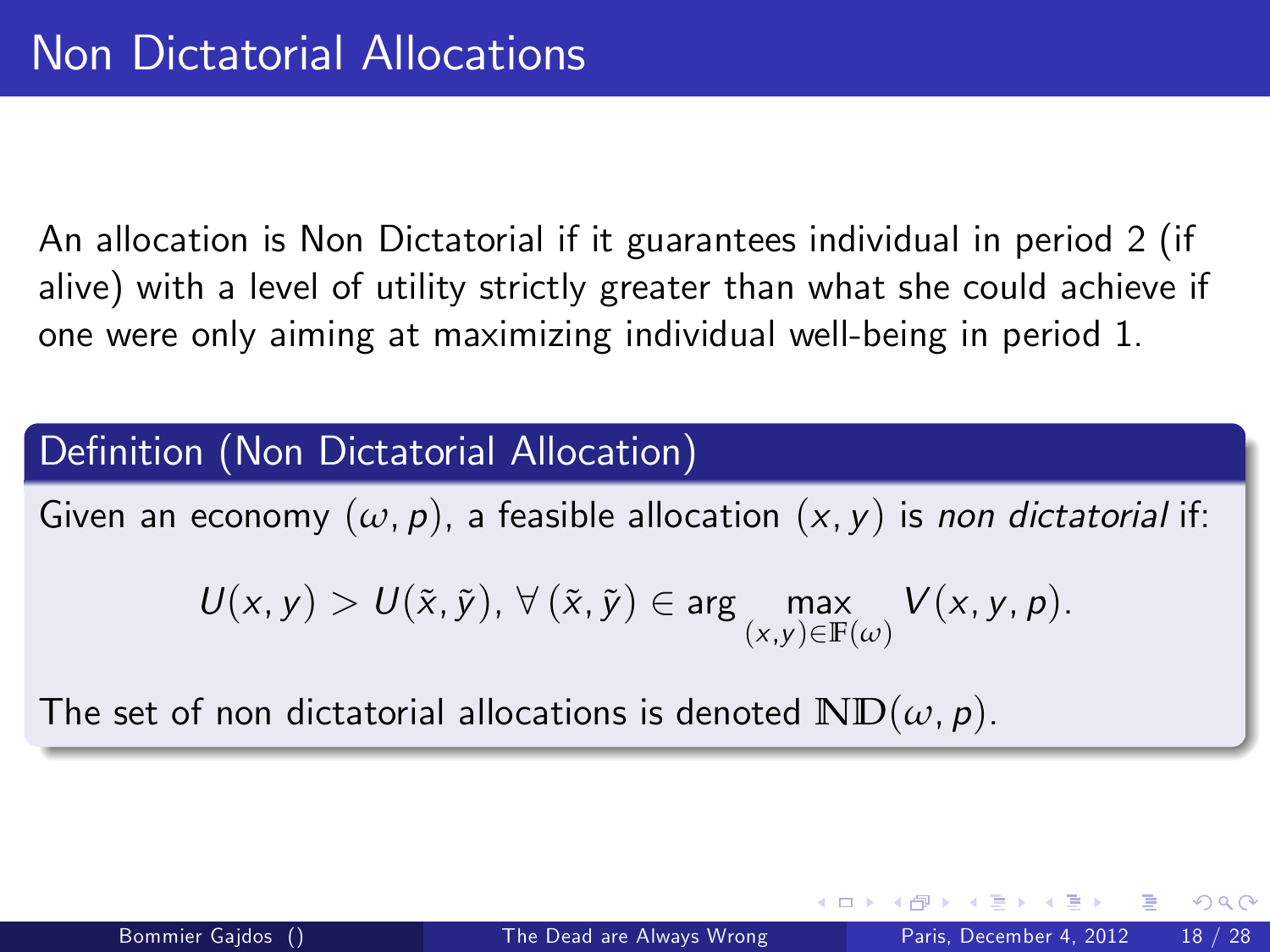Proposition

# $\mathbb{N}\mathbb{D}(\omega,\rho) \cap \mathbb{I}(\omega,\rho) \cap \mathbb{S}^*(\omega,\rho) = \varnothing$  (a.e.)

イロト イ押ト イヨト イヨト

重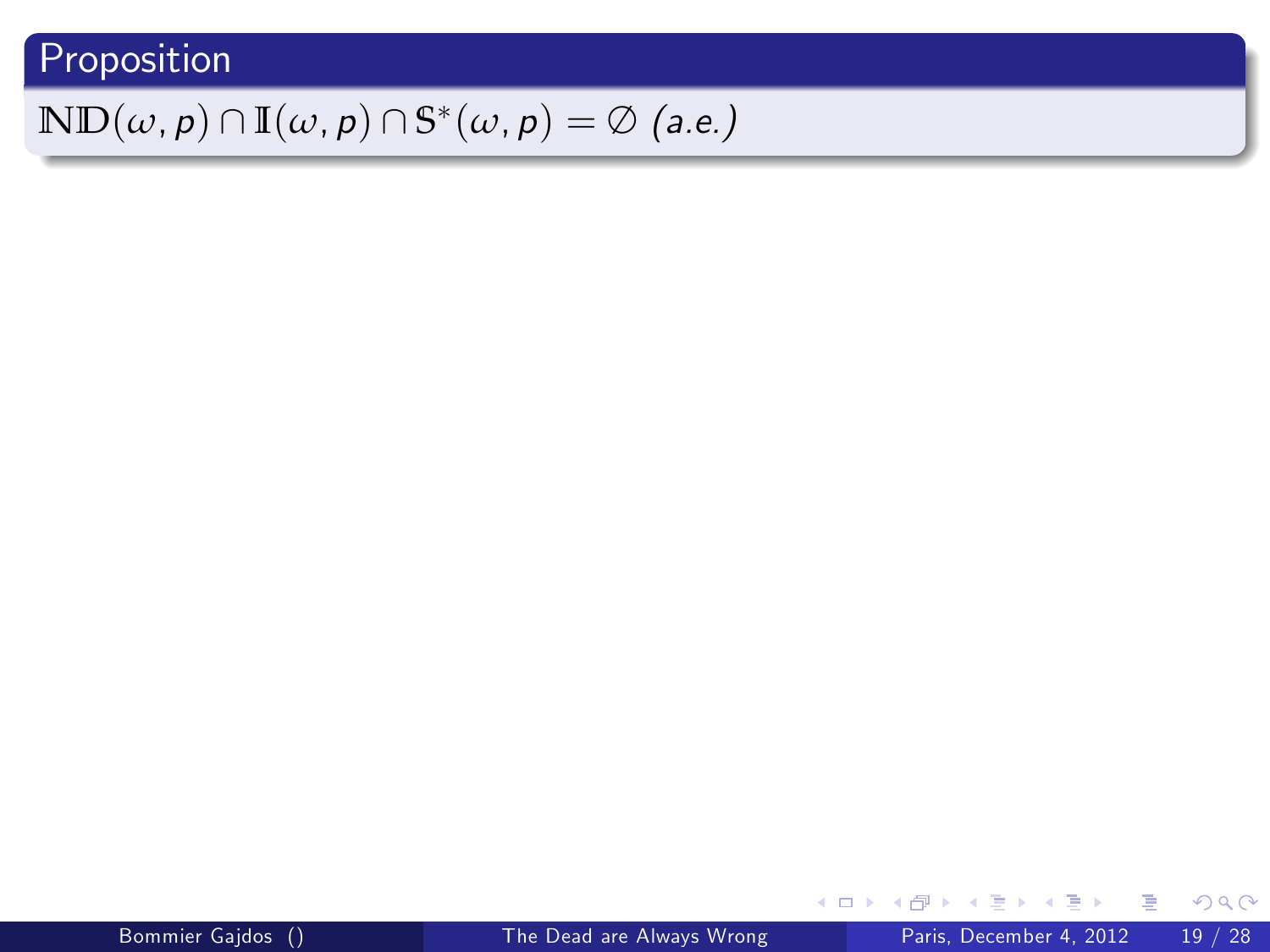# $\mathbb{N}\mathbb{D}(\omega,\rho) \cap \mathbb{I}(\omega,\rho) \cap \mathbb{S}^*(\omega,\rho) = \varnothing$  (a.e.)

Individual makes consumption/saving trade-off in  $t$ .

- $\bullet$  Savings  $=$  trade-off between ex-post utilities, depending on whether she will die or not
- High savings: "ex-post punishment" in case of early death

Social Planner anticipates in  $t$  that only the welfare of surviving agents will be taken into account in  $t+1$ 

- $\bullet$  High savings: impacts welfare in t (through agent's expectation)
- No impact on the welfare in  $t+1$  in case of early death
- No possibility of an "ex-post punishment" for high saving
- Social planner makes the individual save more than what she would like

イロト イ押 トイヨ トイヨ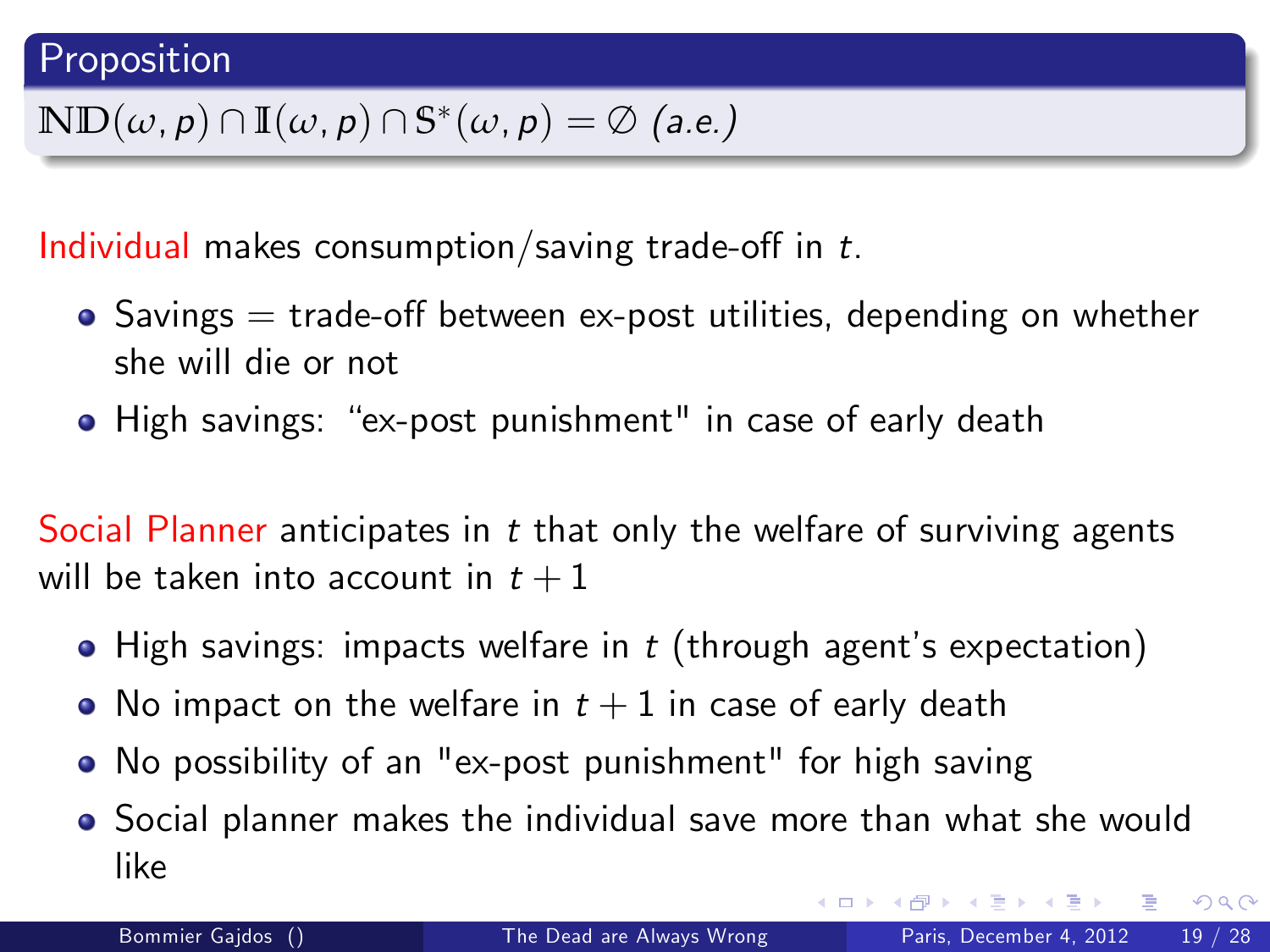## Sketch of the proof

 $(x^*, y^*) \in \mathbb{I}(\omega, \rho)$  $x^* \in \argmax_x V(x, \omega - x, p)$ •  $V_1 - V_2 = 0$ 

$$
(x^*, y^*) \in S(\omega, p)
$$
\n•  $x^* \in \arg \max_x \lambda(\omega, p) V(x, \omega - x, p) + (1 - \lambda(\omega, p)) U(x, \omega - x)$ \n• If  $\lambda(\omega, p) = 1$ ,  $(x^*, y^*)$  is Dictatorial.\n• If  $\lambda(\omega, p) < 1$ ,  $\lambda(V_1 - V_2) + (1 - \lambda)(U_1 - U_2) = 0$ 

$$
(x^*,y^*) \in \mathbb{I}(\omega,p) \cap S(\omega,p) \Rightarrow U_1 - U_2 = 0
$$

÷

4 D.K. ×.  $299$ 

B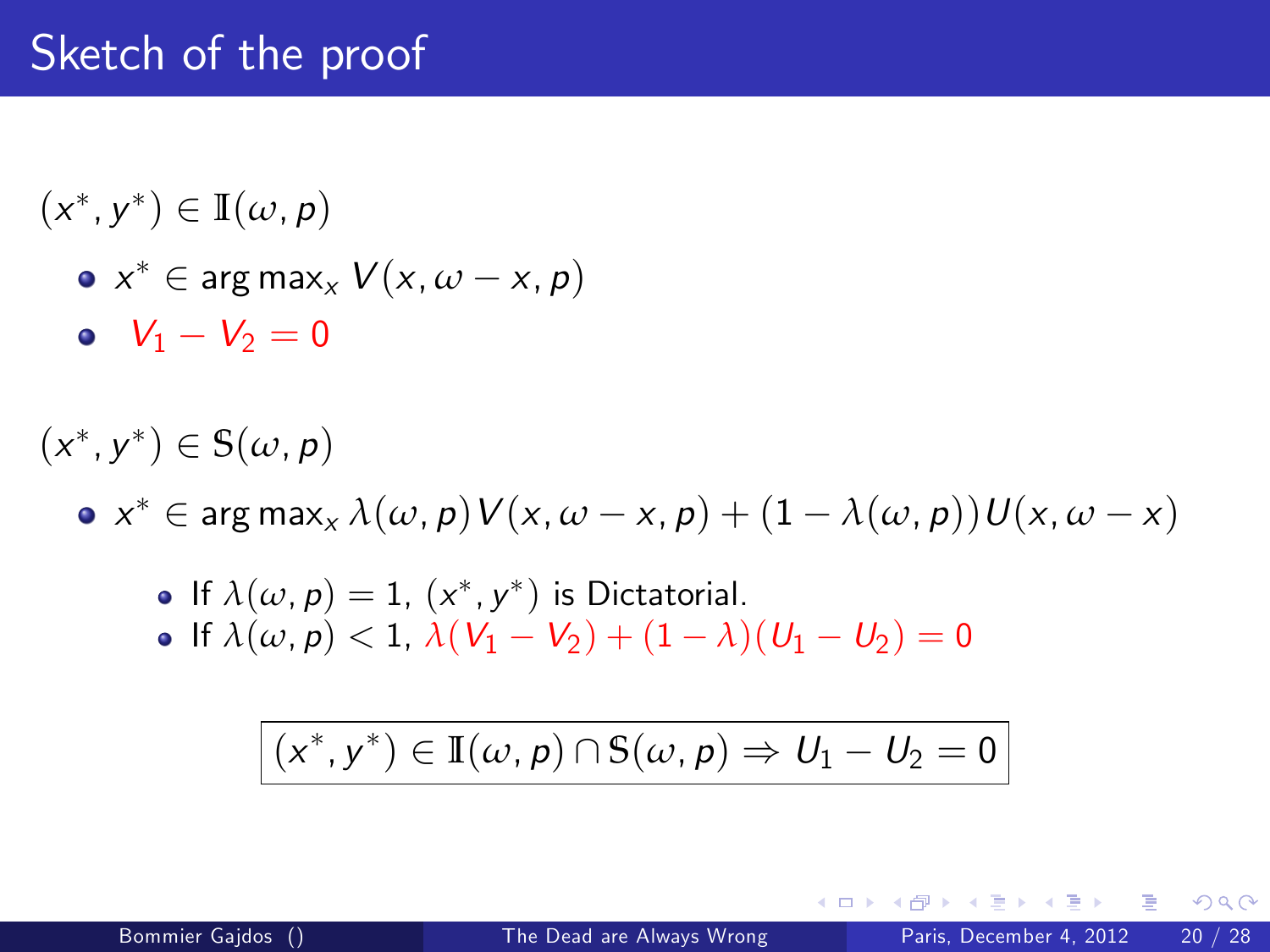$$
(x^*,y^*) \in \mathbb{I}(\omega,p) \cap \mathbb{S}(\omega,p) \Rightarrow U_1 - U_2 = 0
$$

 $\frac{\partial}{\partial p}$  (V<sub>1</sub>/V<sub>2</sub>) ≠ 0

 $\exists N(p) : V_1(x^*, \omega - x^*, p') \neq V_2(x^*, \omega - x^*, p')$ ,  $\forall p' \in N(p) \setminus \{p\}$  $(x^*, \omega - x^*) \notin \mathbb{I}(\omega, p')$ 

Let  $(\tilde{x}, \omega - \tilde{x}) \in \mathbb{I}(\omega, p') \cap \mathbb{S}(\omega, p')$ 

- $\bullet$   $U_1(\tilde{x}, \omega \tilde{x}) = U_2(\tilde{x}, \omega \tilde{x})$
- U strictly concave  $\Rightarrow \tilde{x} = x^*$
- Thus for all  $p' \in N(p) \setminus \{p\}$ ,  $\mathbb{I}(\omega, p') \cap S(\omega, p') = \emptyset$

#### Does not hold if there is no uncertainty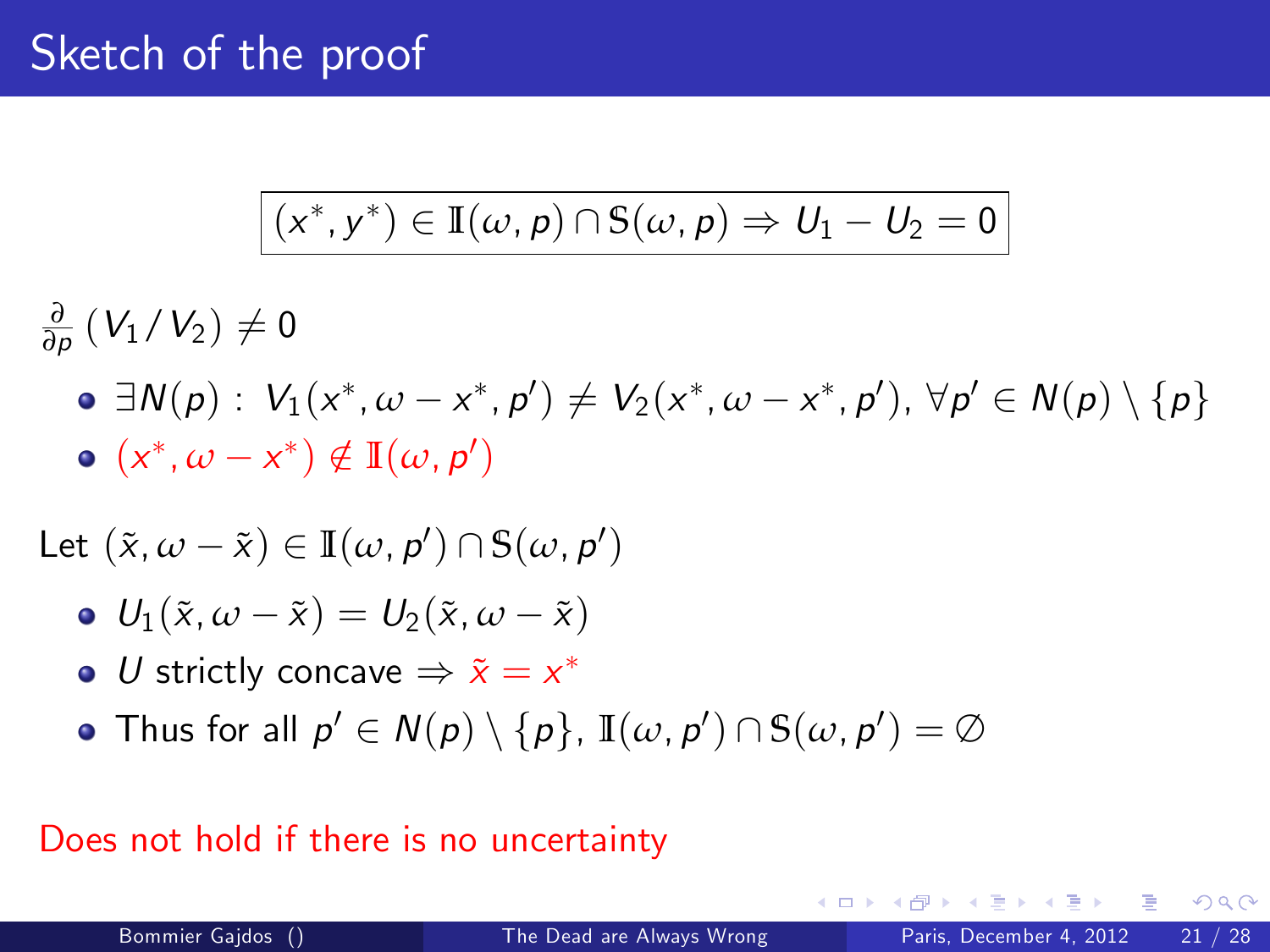Overlapping generation economy with age dependent mortality rates.

- $N_t$  individuals born in  $t$
- Probability to die after age  $a = \mu_{_A}$   $(\mu_{_A} = 1$  for some finite  $a)$
- Prob(alive at *a*| alive at *b*) =  $s_{a,b} = \prod_{\alpha=b}^{a-1}(1-\mu_{\alpha})$  for  $a \ge b+1$ .
- Proba to live at least a years at birth=  $s_a = s_{a,0}$ .
- Prob(dying at age *a*| alive at age  $b$ ) =  $\pi_{a,b} = \mu_a s_{a,b}$ .
- **•** The probability to live exactly a years at birth  $=\pi_a = \pi_{a,0}$ .

• Mortality rate at age 
$$
T = \mu_T = \frac{\pi_T}{\sum_{t=T}^{+\infty} \pi_t}
$$
.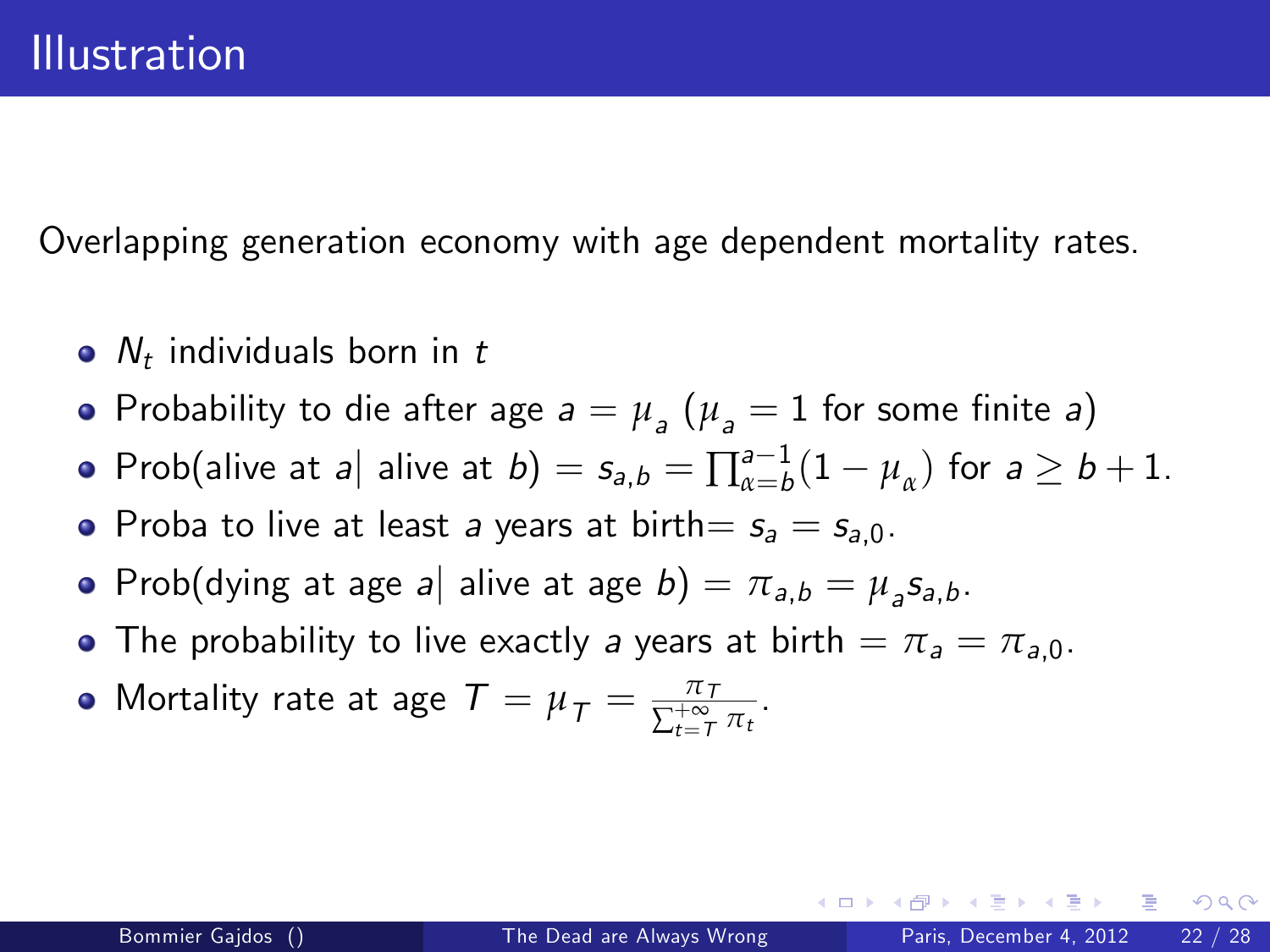## Individual preferences

Additively separable utility function:

$$
U\left(c^{T}\right)=\sum_{t=0}^{T}\beta^{t}u\left(c_{T}\right)
$$

Expected Utility:

$$
E_{T} U\left(c^{T}\right) = E_{T \geq a} \left[U\left((c_{0}, \ldots, c_{a}, \ldots, )^{T}\right)\right]
$$
  
= 
$$
\sum_{T=a}^{+\infty} \pi_{T,a} U\left((c_{0}, \ldots, c_{a}, \ldots)^{T}\right).
$$

÷

4 0 8 1

×

 $299$ 

B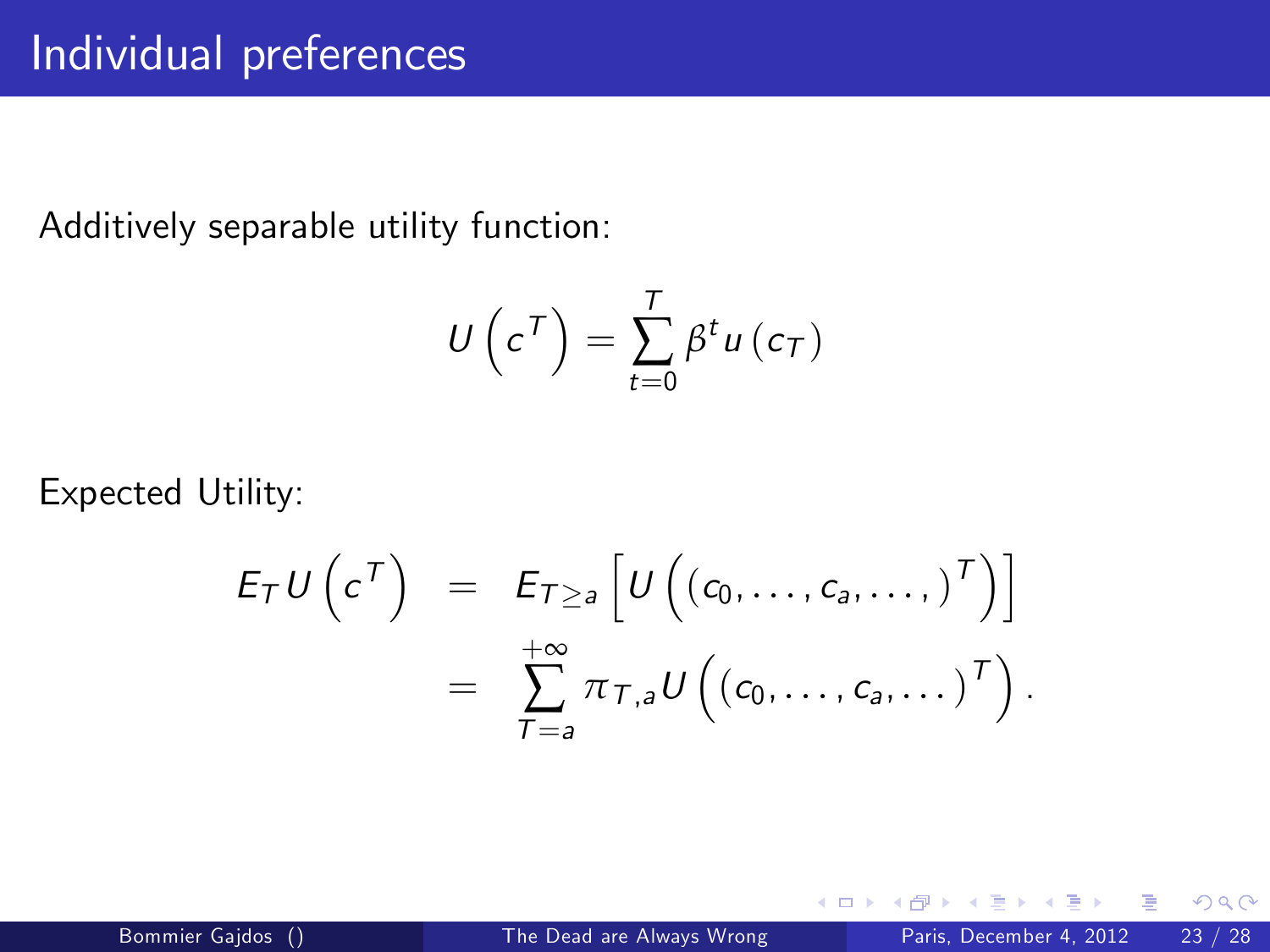### **Welfare**

• At time t:  $s_a N_{t-a}$  individuals of age a

Social welfare at time  $t$ ,  $W_t$ : sum of agents' expected utilities

$$
W_t = \sum_{a=0}^{+\infty} s_a N_{t-a} E_{T\geq a} \left[ U\left( \left( c_0^{t-a}, \ldots, c_a^{t-a} \ldots \right)^T \right) \right]
$$
  
= 
$$
\sum_{\tau=-\infty}^{t} s_{t-\tau} N_{\tau} E_{T\geq t-\tau} \left[ U\left( \left( c_0^{\tau}, \ldots, c_a^{\tau}, \ldots \right)^T \right) \right]
$$

$$
Social planner objective\bigg[W = \sum_{t\geq 0} \lambda^t W_t\bigg]
$$

Paretian planner (at time 0) objective  $W^P$ 

- $\bullet$  sum of the EU in  $t = 0$  of individuals already alive in  $t = 0$
- $\bullet$  + discounted sum of the expected utilities at birth for individuals born in  $t > 0$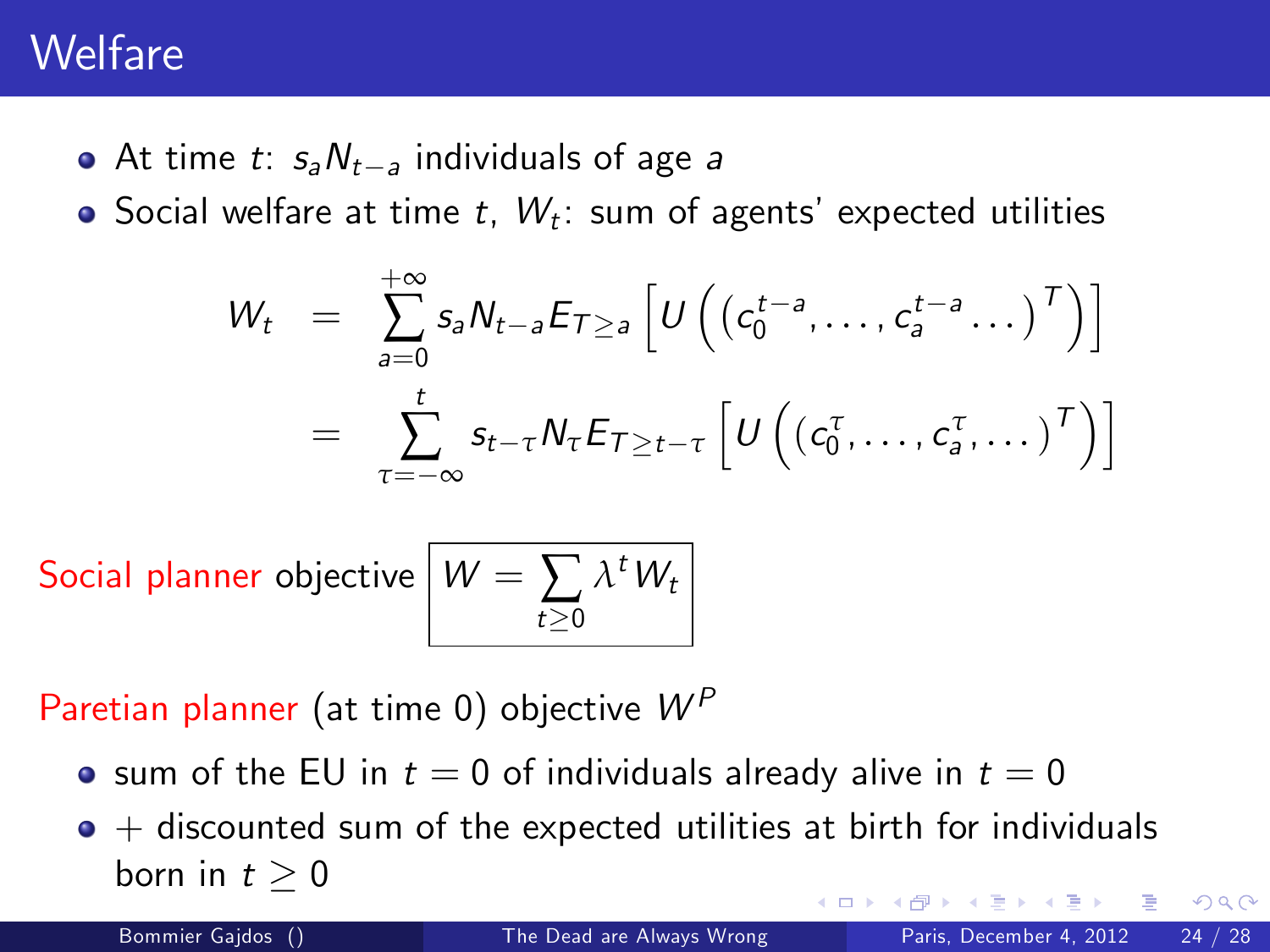$$
W = \frac{1}{1 - \lambda} \sum_{\tau = -\infty}^{-1} N_{\tau} \sum_{T = -\tau}^{+\infty} \left(1 - \lambda^{T + \tau + 1}\right) \pi_{T} U\left((c_{0}^{\tau}, \ldots, c_{a}^{\tau}, \ldots)^{T}\right) + \frac{1}{1 - \lambda} \sum_{\tau = 0}^{+\infty} N_{\tau} \lambda^{\tau} \sum_{T = 0}^{+\infty} \left(1 - \lambda^{T + 1}\right) \pi_{T} U\left((c_{0}^{\tau}, \ldots, c_{a}^{\tau}, \ldots)^{T}\right).
$$

$$
W^{P} = \sum_{\tau=-\infty}^{-1} N_{\tau} \sum_{T=-\tau}^{+\infty} \pi_{T} U\left((c_{0}^{\tau}, \ldots, c_{a}^{\tau}, \ldots)^{T}\right) + \sum_{\tau=0}^{+\infty} \lambda^{\tau} N_{\tau} \sum_{T=0}^{+\infty} \pi_{T} U\left((c_{0}^{\tau}, \ldots, c_{a}^{\tau}, \ldots)^{T}\right).
$$

$$
Remark: \ \lambda = 0 \Rightarrow W = W^P
$$

Ε.  $2990$ 

メロト メ都 トメ ヨ トメ ヨト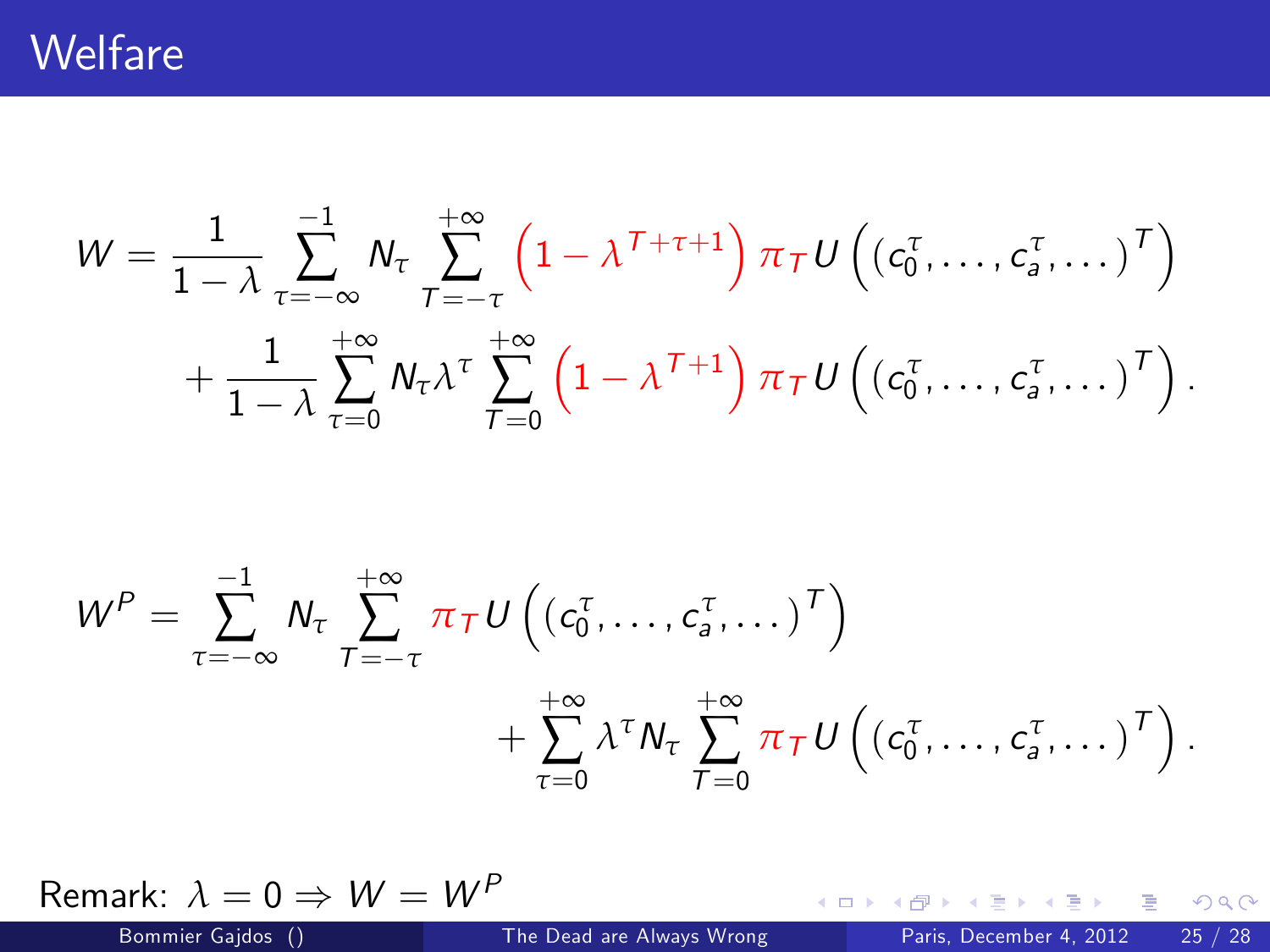#### Proposition

If lifetime is not deterministic and  $\lambda > 0$ , the benevolent social planner uses distorted mortality rates  $v_{T,\tau}$  instead of the actual mortality rates  $\mu_{T}$ that would be used by a paretian social planner. Moreover:

- $\bullet$  the benevolent social planner underestimates the mortality rates, i.e.,  $\mu'_{\mathcal{T}} < \mu_{\mathcal{T}}$ ;
- **2** for the generations who are not yet born, the distortion only depends on *λ*;
- $\bullet$  for the generations who are already born, the distortion depends on  $\lambda$ and on their year of birth;
- the smaller  $\lambda$  the larger the distortion
- for those already born, the distortion is stronger for recent generations than for older ones.

4 D F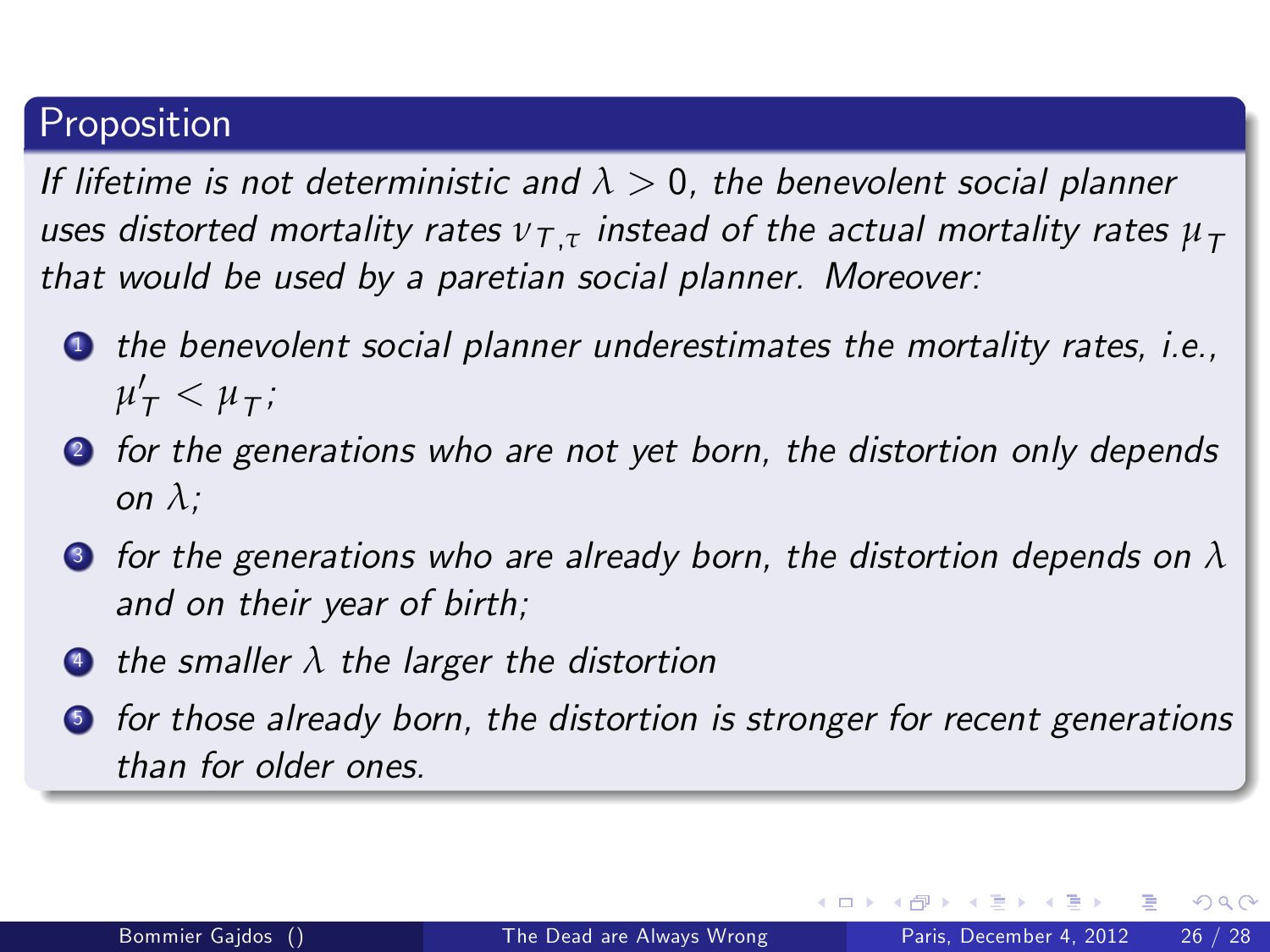- Social planner underestimates mortality rates  $\Rightarrow$  she wants people to save more than they would like
- May explains why governments generally try to push individuals to increase their savings
- Distortion of mortality rates depends on year of birth  $\Rightarrow$  time inconsistency.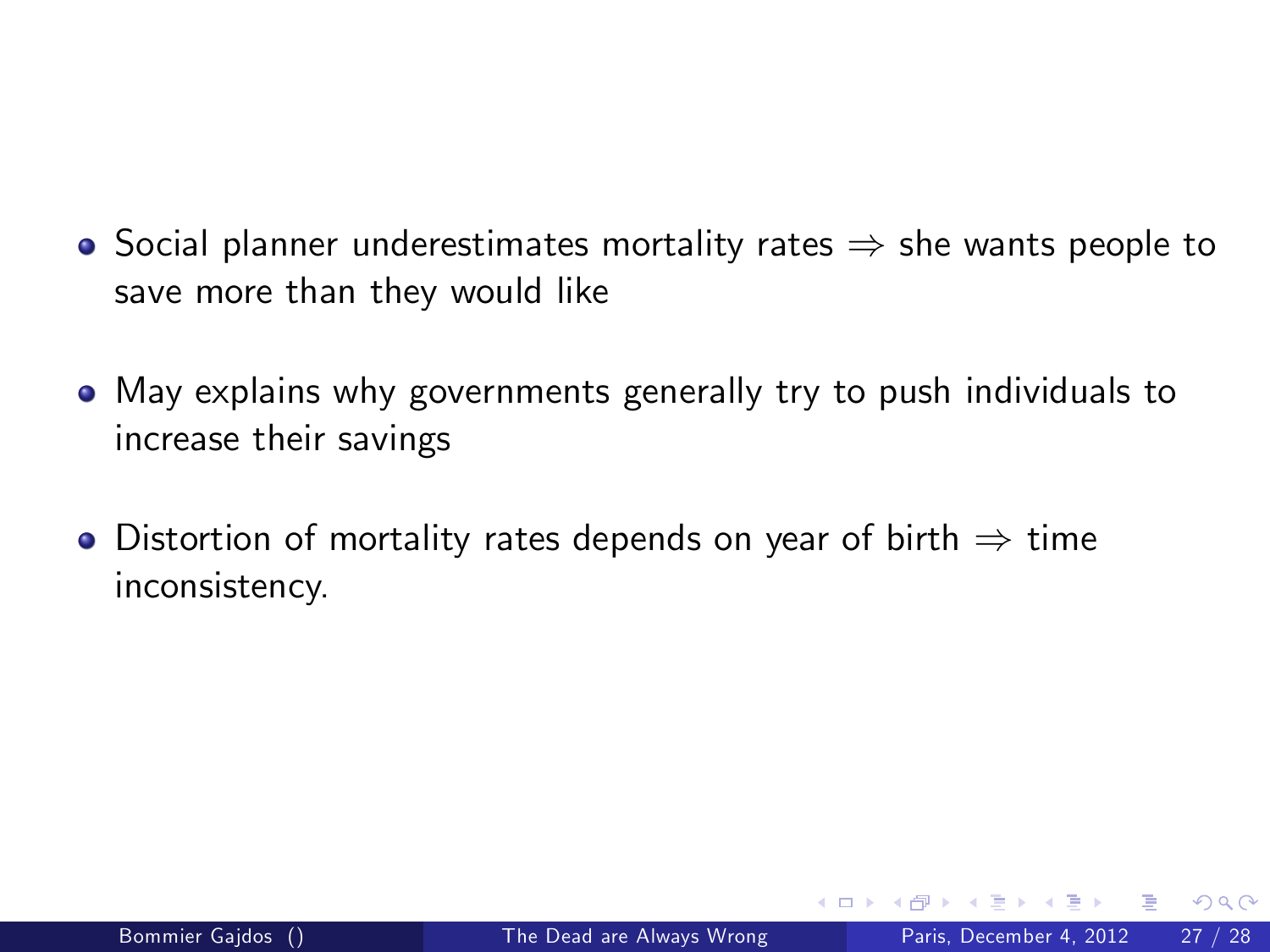- $U(c) = \frac{c^{1-\frac{1}{\sigma}}}{1-\frac{1}{\sigma}}$
- $\sum_{t\geq 0} \frac{s_t c_t}{R^t} \leq \omega_0$  (perfect annuities and a riskless rate of return  $R)$
- <span id="page-38-0"></span>• US mortality tables for males in 2000, for  $\lambda = 0$  (Paretian objective) and  $\lambda = 1$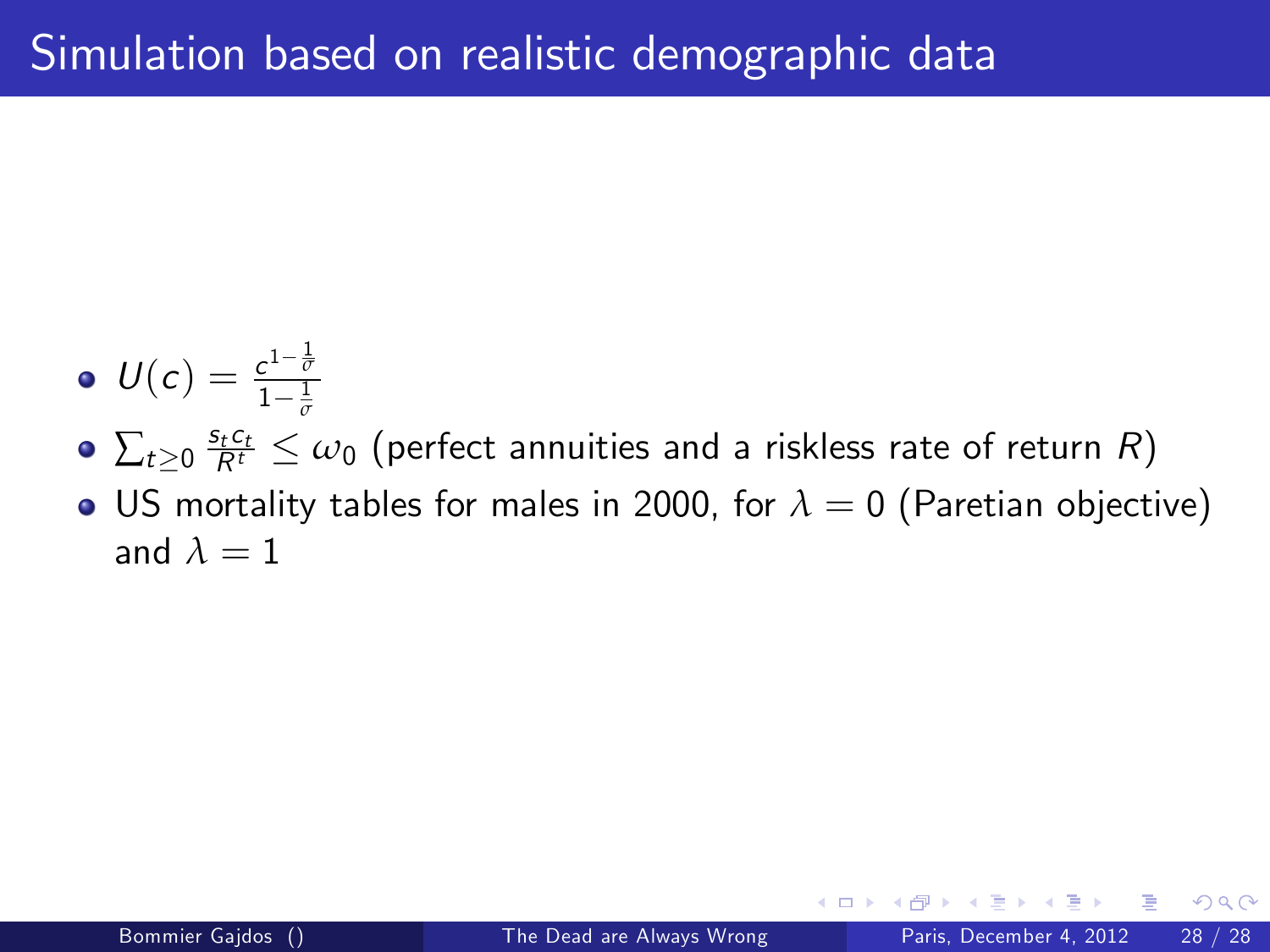**Figure 1: Optimal consumption profile**



Age (years)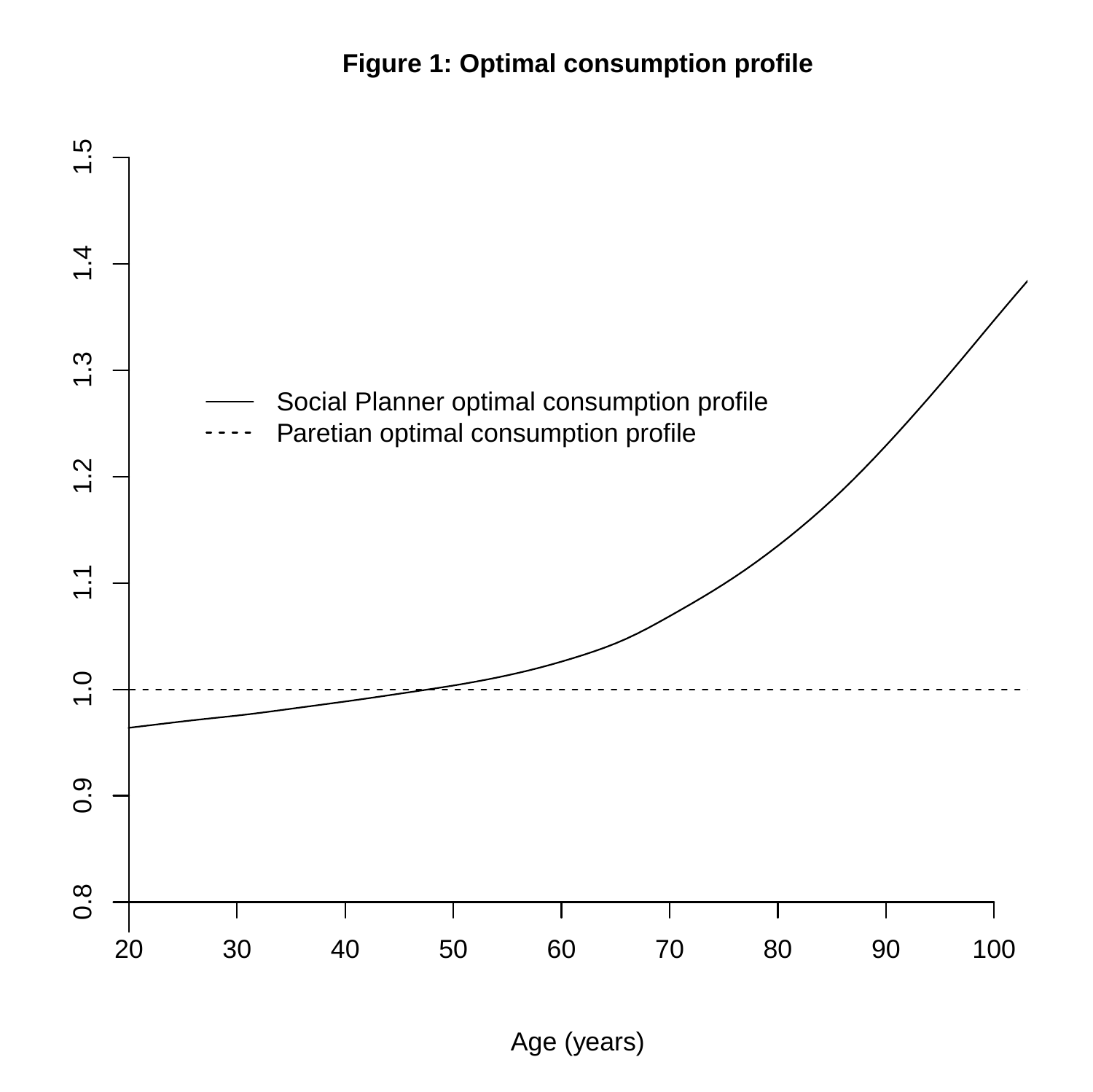**Figure 2: The Value of a Statistical Life**